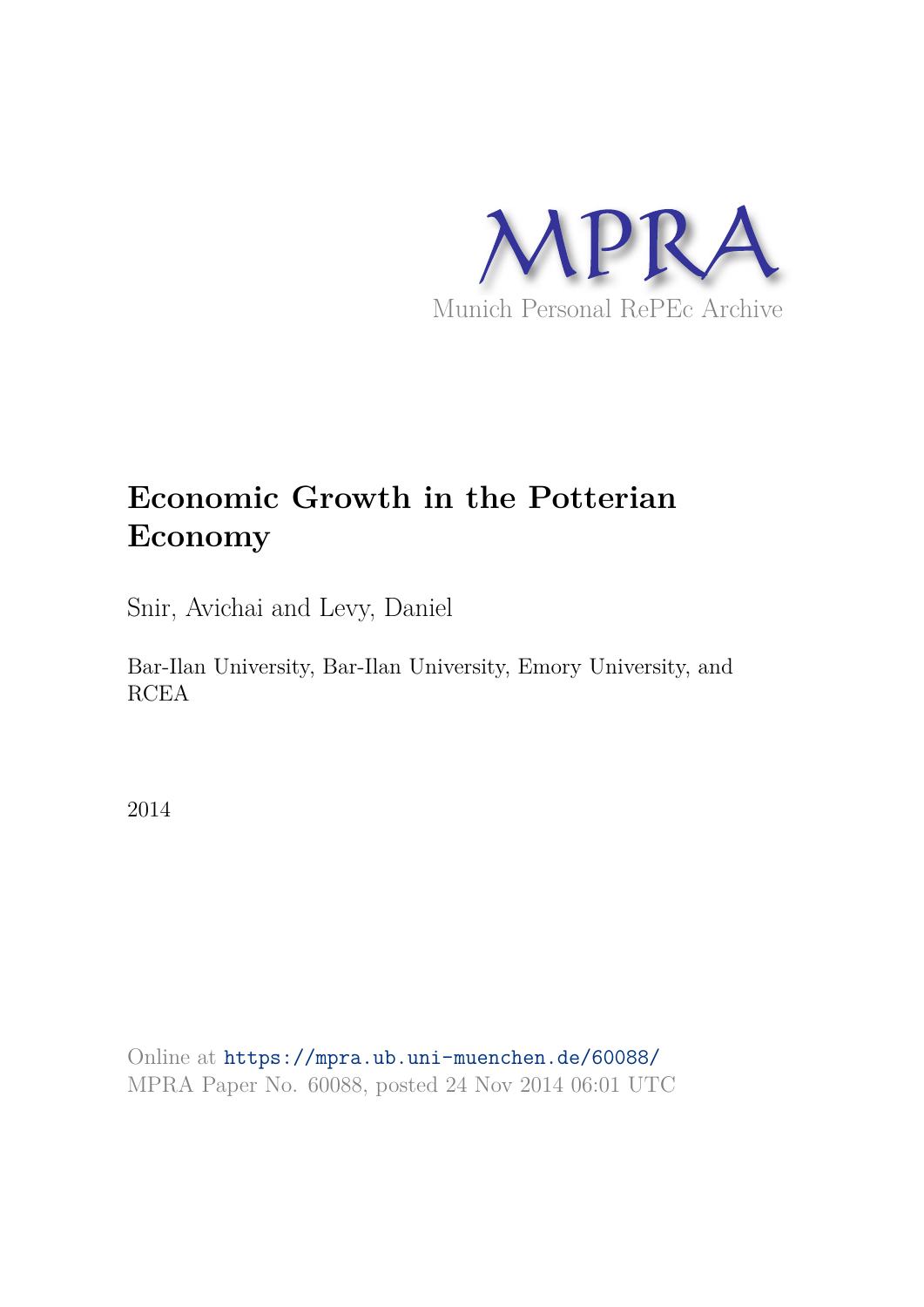# **Economic Growth in the Potterian Economy**

Avichai Snir Department of Economics, Bar-Ilan University Ramat-Gan 52900, ISRAEL Avichai.Snir@gmail.com

Daniel Levy Department of Economics, Bar-Ilan University Ramat-Gan 52900, ISRAEL, Department of Economics, Emory University Atlanta, GA 30322, USA, and Rimini Center for Economic Analysis, ITALY Daniel.Levy@biu.ac.il

**Key Words**: Harry Potter, Potterian Economy, Economic Growth, Human Capital, Physical Capital, Labor, Political Economy, Rent Seeking, Social Organization of Economic Activity, Perception, Social Attitude, Social Norm, Literature

**JEL Codes**: O40, O31, O15, O16, D72, D73, P16, Z11, Z13 A13, A14

We are grateful to the editors, Frank Snyder and Jeff Thomas for kindly inviting us to write this essay, and for comments and suggestions on the previous version of the manuscript. We thank also the anonymous editorial research assistant for editorial assistance, two part time wizards - Avihai Levy and Eliav Levy for help and comments, and Arye Hillman and Danielle Gurevitch for comments. We gratefully acknowledge financial support from Adar Foundation of the Economics Department at Bar-Ilan University. Daniel Levy gratefully acknowledges the support of the Economics Department at Emory University. All remaining errors are Neville Longbottom's.

### Forthcoming: in *The Law and Harry Potter*, edited by Franklin Snyder and Jeffrey Thomas (Durham, NC: Carolina Academic Press).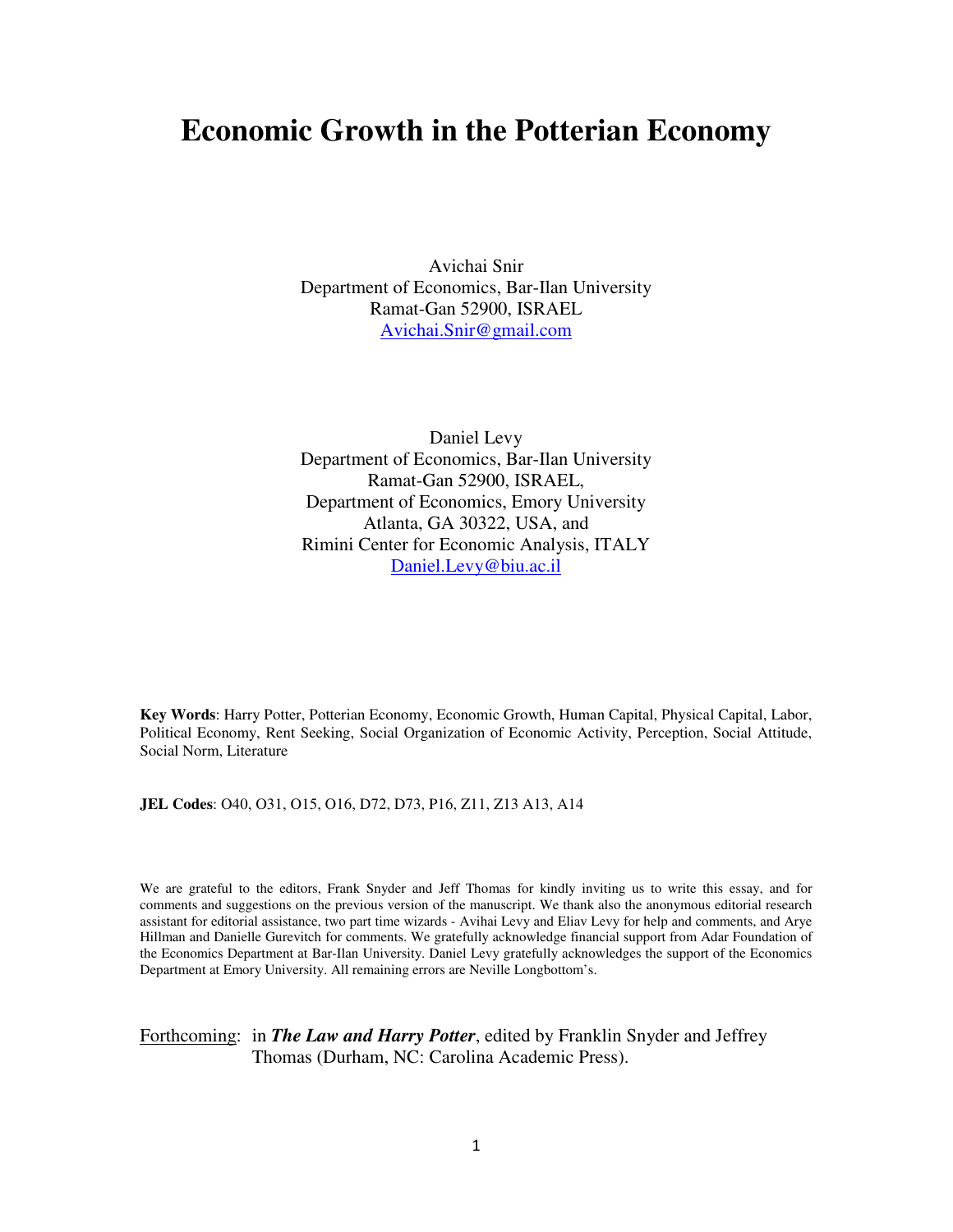## **Economic Growth in the Potterian Economy**

### *Abstract*

We study the economic structure of the life of Harry Potter and his co-actors as an economic model that governs the social organization of their economic activities. Our goal is to study and understand the internal consistency of the Potterian economic model and explore the relationships between its assumptions and the situation in the real world, as reflected in the Potterian model. To accomplish this, we focus on a textbook version of Solow's economic growth model. The analysis of the Potterian economy reveals that the Potterian model fits quite well the predictions of the economic growth model. We discuss potential implications of this finding, and explore the link between Potterian economic structure and performance in a broader context by discussing the link between economic institutions and economic outcomes.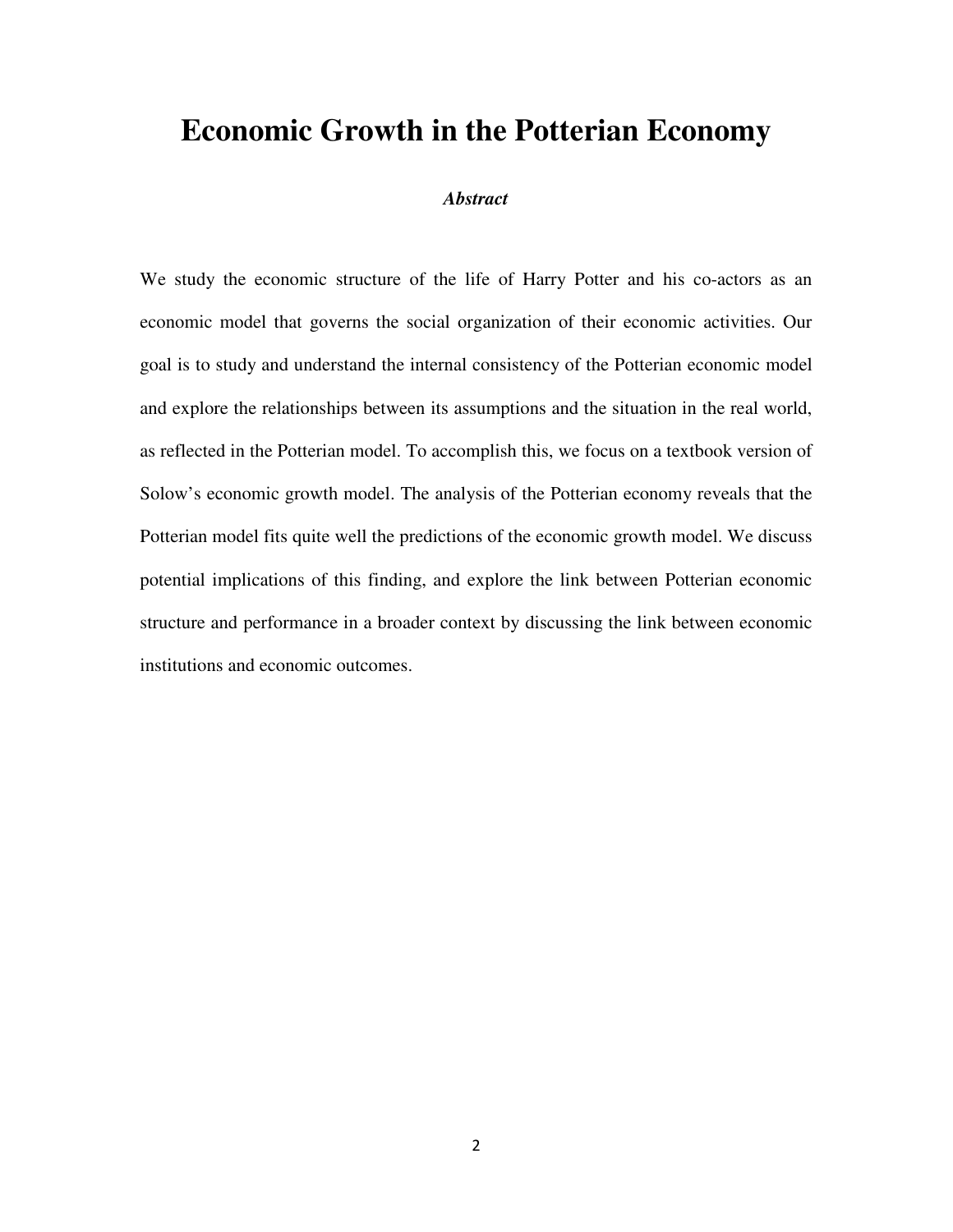#### **Introduction**

For a literary work to succeed, it needs to conform to the expectations and beliefs of its readers. In particular, the text must succeed in convincing the readers that its plot is logical and internally consistent. Otherwise, readers, who judge plots against their own experience, would probably find it difficult to identify with the actions of the heroes and the development of the plot.

Internal logic and consistency are also necessary ingredients of any scientific model. The main differences between scientific models and literary works lie in their goals and in the way their success is judged. A scientific model is judged according to its ability to yield results and generate predictions that are in line with real world data and observations, while a literary text is judged according to its ability to appeal to readers.

For readers to follow and relate to the plot, they must identify with the rules that guide the actions of the book's heroes and the environment in which the heroes live and operate. Thus, for a book to be a best-seller, a large number of people must identify with the norms and the rules that drive the plot. A fictional world that is governed by rules that are not consistent with readers' beliefs and logic is not likely to be popular. And since readers' understandings of the world are based on their own real-life experiences, it seems plausible that models that guide the fictional worlds of best-sellers likely reflect the readers' attitudes and perceptions of their own real-world environment and society. Therefore, understanding the set of rules that drives the plot in a best seller may also assist in studying the readers' beliefs on how the real world functions.

The Harry Potter books enjoy a universal success and they are probably the biggest best-sellers of their time. This popularity suggests that the Harry Potter books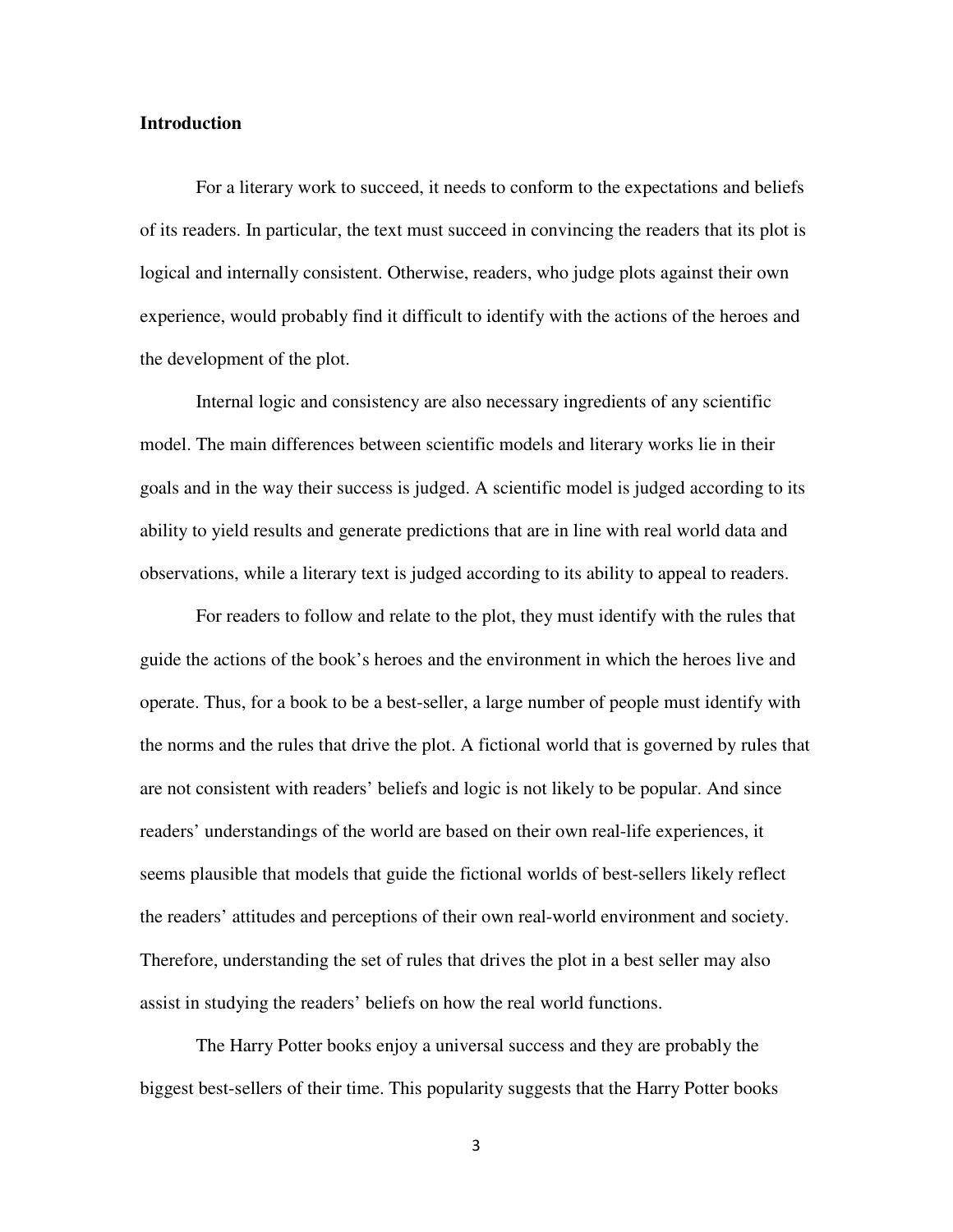offer readers around the world an internally consistent model that appeals to their intuition and expectations, and is in line with the way they view and perceive the world. For example, psychologists and economists such as the Noble Prize winner Daniel Kahneman, often find that people like to think about the world as a place that is governed by regularities, and as a consequence they tend to underestimate the probability of unlikely events.<sup>[1](#page-42-0)</sup> The Harry Potter books, though fantasies, obey this psychological need and follow strict laws of logic as demonstrated in *The Goblet of Fire*, where almost nothing occurs as a result of pure luck or coincidence. In that book, even things that look like pure coincidences, like an elf that is found in an unusual situation, have a sinister and logical significance.

Many readers may not notice that Harry Potter and his friends operate not only in a social world, but in an economic one. They buy, sell, trade, and engage in banking. We are interested in the economic world of Harry Potter because as economists, we build models and use them to obtain insights and predict events in the real world. When we build these models we make assumptions about the way people perceive and act in their economic environments. We are therefore interested in finding out whether our assumptions, and the insights and predictions that our models offer, appeal to laymen as well as to professionals. Otherwise, since the real economy consists of many individual decision-makers who act according to their understandings of the world, we may find that many economic models fail in some of their predictions.

<span id="page-4-0"></span>If, as we assume, best sellers are books that reflect the readers' model and perception of reality, then the popularity of the Harry Potter books suggests that the

<sup>&</sup>lt;sup>1</sup> See Tversky and Kahneman (1974).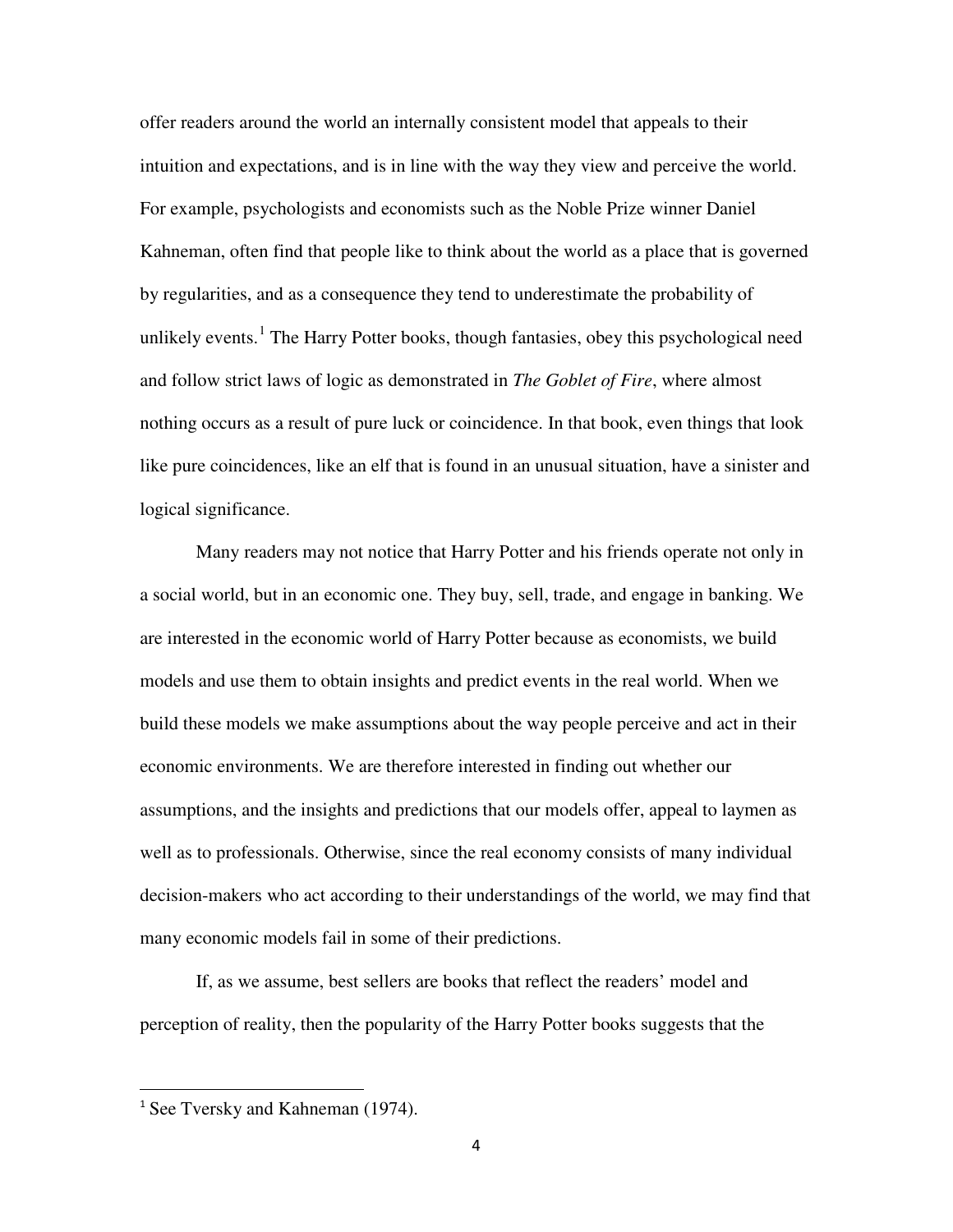attitudes, the norms and the perspectives the books offer on economic organization of life must appeal to an almost universal audience. By looking at the economic organization of the world described in these books, we may learn something about the attitudes and understandings of their readers.

In this essay, therefore, we take a look at the economic aspects of the life of Harry Potter and his co-actors. Our goal is to study the economy in the Harry Potter books as a model of a real world economy. We use the term "Potterian economy" to refer to this economic model. We compare the Potterian economy with the Solow growth model, which is one of the most important economic models for studying income determination and economic growth. We search the books for what Frank Knight called "social organization of economic activities," and we study the similarities and differences between the Potterian economy and the real world economies. $<sup>2</sup>$  $<sup>2</sup>$  $<sup>2</sup>$ </sup>

In many cases, we find that the real and the imaginary worlds are quite similar, which underscores the reality's prominence in the readers' eyes. But there are differences. We take the differences between the real and imaginary worlds to reflect what readers would have *liked* to see. By focusing on the differences while controlling for the similarities, we can make some inferences about the way readers might perceive the economic institutions of the real world. $3$ 

 $2$  See Knight (1965).

<span id="page-5-1"></span><span id="page-5-0"></span><sup>&</sup>lt;sup>3</sup> Some might say we are reading too much into the books. After all, the lack of economic growth in the Potterian economy (as we document in this study) might merely serve the author as a simplifying assumption adopted for plot purposes rather than a description of some "ideal" world or the exposition of a particular point of view. But simplifying assumptions only work when they do not stray too far from reality, or else readers are not likely to accept them. That readers accept a fictional economy with these characteristics suggests that they might not be too far from the readers' perceptions and beliefs, regardless of the reason why the author settled on them.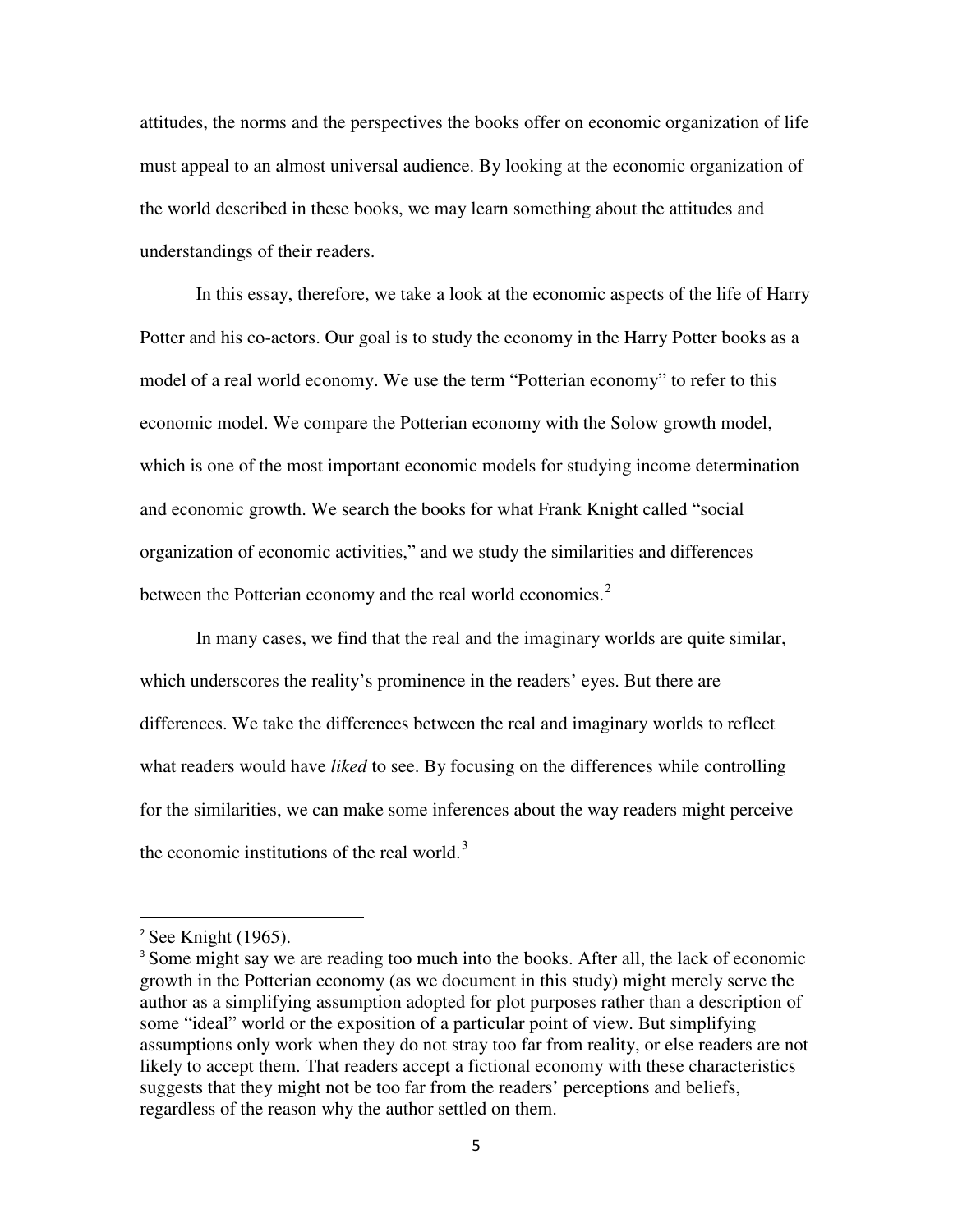#### **The Solow Growth Model**

Ever since Adam Smith published his book *The Wealth of Nations* in 1776, one of the most important goals of economic science has been to discern and identify the factors that affect the economic growth of countries and the welfare of their citizens. The topic of economic fluctuations and their effects on employment, growth, consumption and income became even more important after the Great Depression in the 1930s, a period during which the average U.S. unemployment rate peaked at twenty-five percent.

In this essay, we rely on the model of growth and development formulated by the Nobel Prize-winning economist Robert Solow as a framework for studying the factors that affect the growth of the Potterian economy.<sup>[4](#page-5-1)</sup> The Solow growth model is a standard textbook workhorse framework for studying economic growth and its determinants. When economists talk about "economic growth," they mean growth in per capita output (or income) and consumption. The Solow growth model focuses on three main ingredients: two factors of production and technological progress. The two factors of production are (i) labor (or population) growth and (ii) investments in physical capital. Technological progress can take one of the two forms. First, technological progress can occur through technological innovations such as improvements in machinery and equipment. Second, technological progress can occur through improvements in the skills and the productive abilities of the work force. The stock of per capita education, training

l

<span id="page-6-0"></span><sup>4</sup> See Solow (1956, 1957).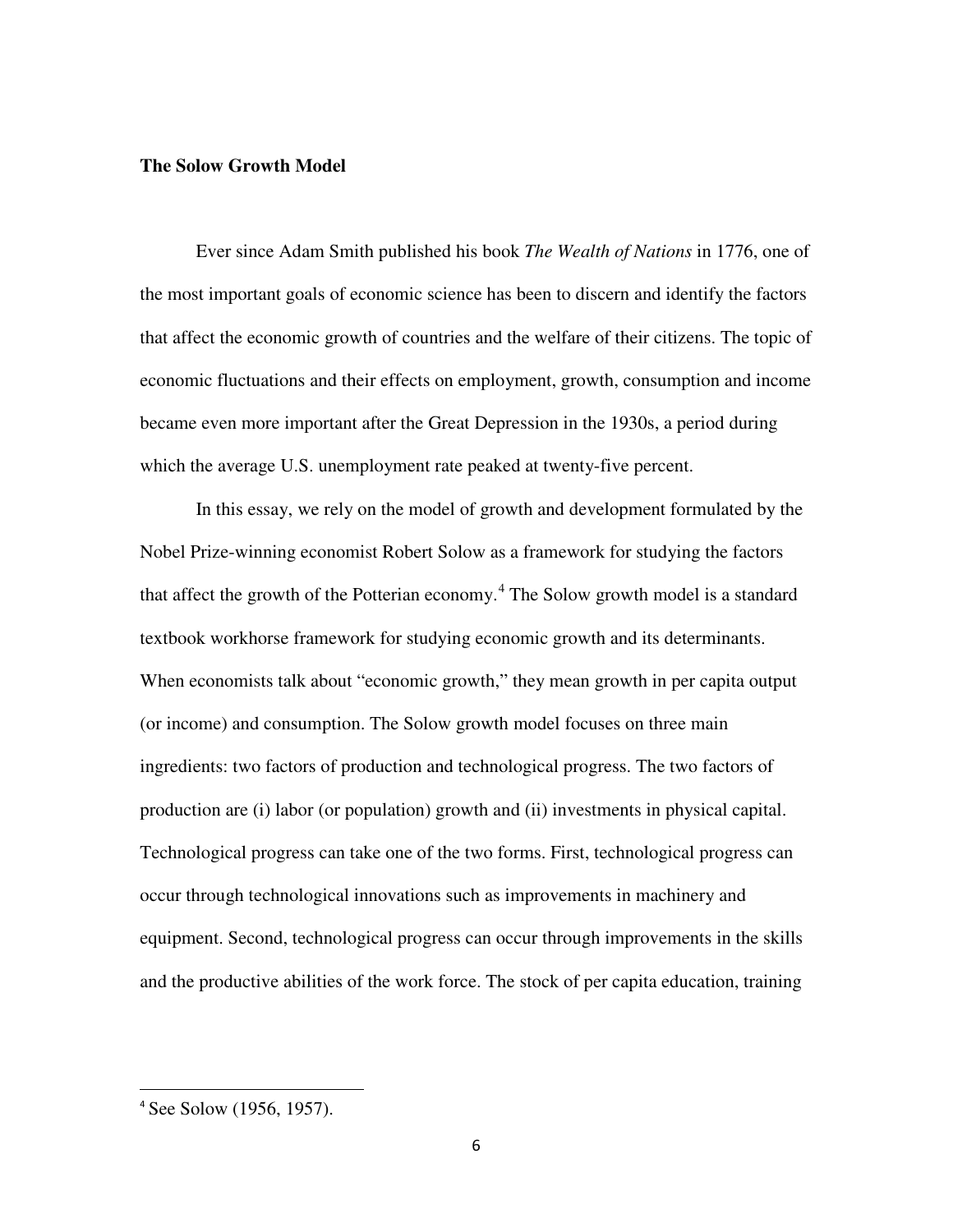and experience that affect the skills and productiveness of the workers is usually termed "human capital."

Like all models, the Solow model ignores some important aspects of reality that affect welfare and growth, such as inequality in income distribution, productivity differences between workers, and social and political institutions and environments. But its simplicity and elegance make it extremely useful as a benchmark model for analyzing and predicting the long term growth and the performance of economies.

The model assumes that an economy's total output increases when the economy has more workers, more physical and human capital, and better technology. The model also assumes that the returns on investments in physical capital decline as the stock of physical capital per worker increases. This is what economists often call "decreasing marginal product." If, for example, you provide one tractor to a farm where all the workers are using shovels and sickles, production will increase dramatically. Providing a second tractor will also increase production, but not as much as the first one did. Each tractor you add increases the productivity, but the productivity gain of each additional tractor is smaller than the one before.

Similarly, economists also assume that the returns on investments in human capital decline when the stock of human capital per worker increases. As an outcome of these assumptions, the model predicts that an economy's total output increases when the economy has more workers, more physical capital per worker, and more human capital per worker.

It follows that economies with higher birth rates will enjoy greater growth in total output than economies with lower birth rates. However, growth in output does not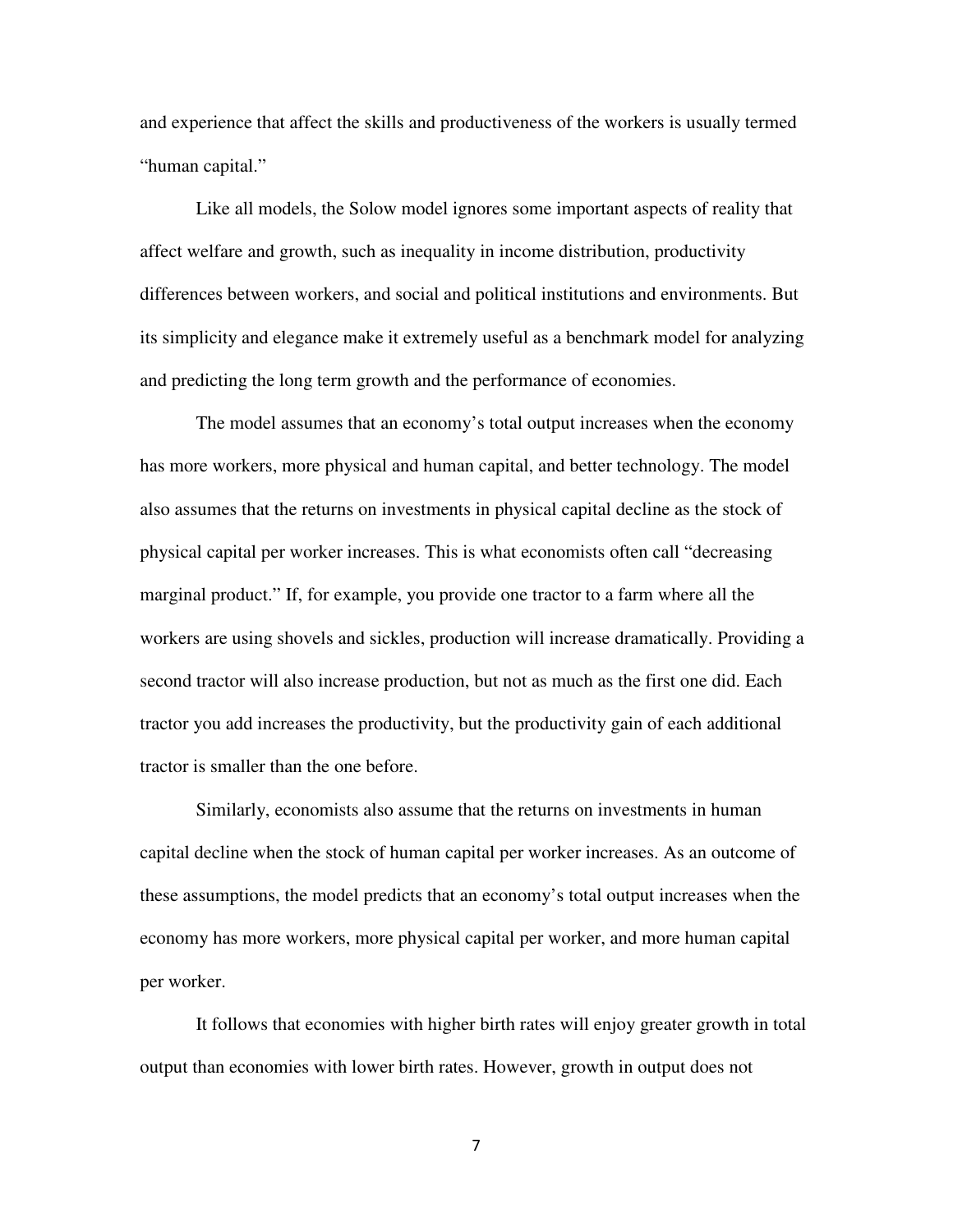guarantee economic growth, because economic growth is achieved only when there is growth in the *per capita* output and consumption. Thus, when the population grows, the total output has to grow faster than the population in order for the output per capita to increase. Similarly, when population grows, the stock of physical capital has to grow at least as fast in order to sustain economic growth.

However, when an economy increases its stock of physical capital, it has to spend a larger share of its output on maintaining and operating the larger stock of physical capital. As a consequence, increasing the stock of physical capital is a necessary but not sufficient condition for economic growth. In the Solow model, only constant investments in technology and in human capital lead to long-term economic growth, because investments in technology and human capital make workers more productive, and more productive workers earn higher incomes which enable them to increase their consumption and welfare.

Thus, the Solow model predicts that differences in human capital are a major source of differences between economic outcomes across countries. For example, according to the Solow model, a large proportion of the difference between developed and developing economies is an outcome of the differences in the stock of human capital (education, training, and experience), rather than the differences in physical capital.

Another prediction of the Solow model is that investments should flow from rich to poor countries because decreasing marginal product of capital (the tractor example) implies that the return on investments in physical and human capital is greater in countries with lower stock of capital. The same amount of money invested in physical and human capital in a *developing* country should, in theory, give a much bigger return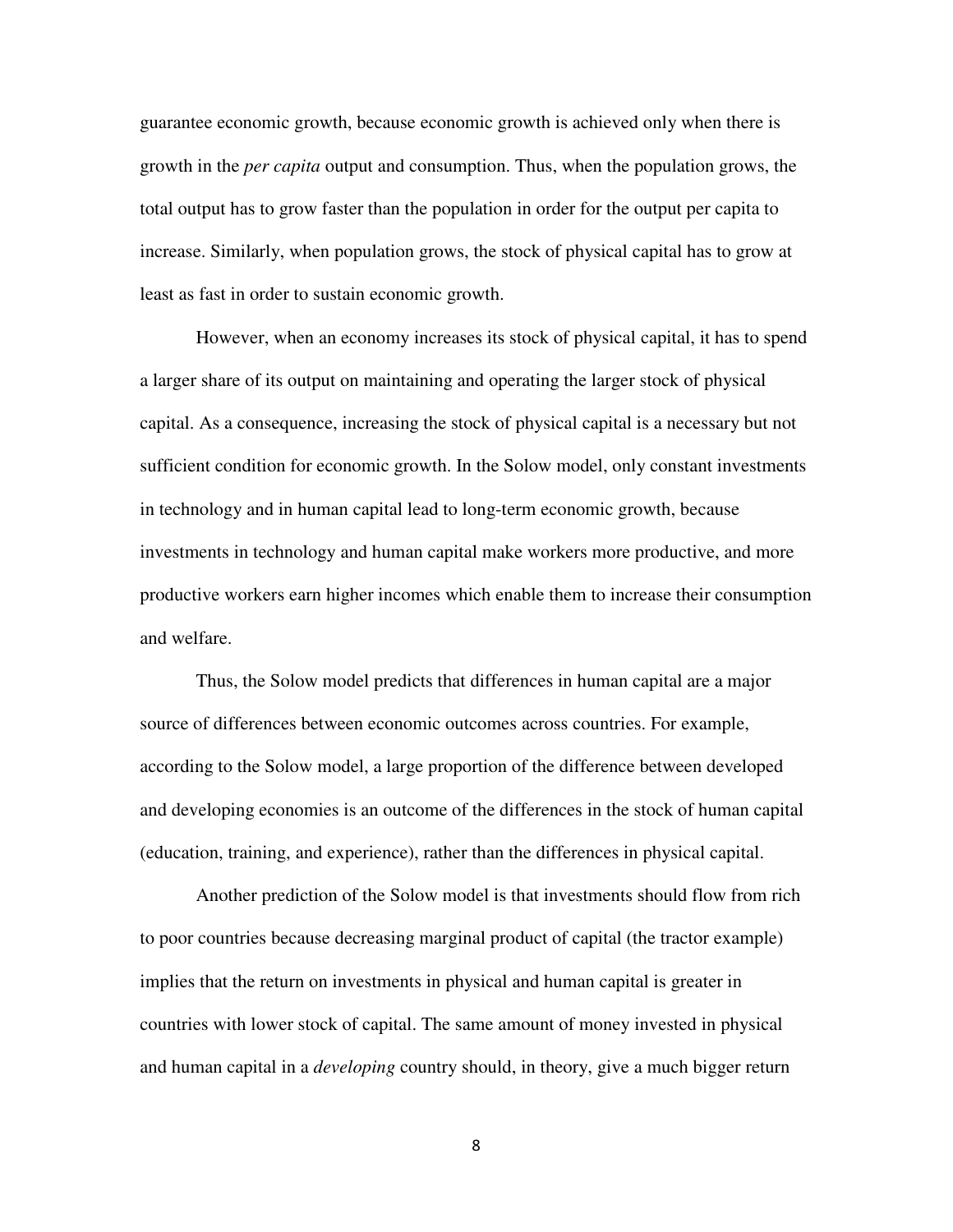than the same amount invested in a *developed* country where capital stocks are already high.

In the following sections, we study whether these predictions of the Solow model apply to the Potterian economy. To accomplish this, we examine the effects of education, population trends, and capital accumulation on the Potterian economy. In doing so, we also discuss some implications of the findings for real world economies.

#### **Education and Investment in Human Capital**

In the Solow model, education improves human capital, improved human capital increases worker productivity, and increased worker productivity contributes to economic growth. Moreover, workers with better education are more likely to invent new technologies or improve existing ones. Thus, economies with a large stock of human capital per capita are also more likely to have a high rate of technological innovations and progress.

Thus, it is not surprising that governments as well as individuals around the world spend a large proportion of their income on education.<sup>[5](#page-6-0)</sup>5 There is much disagreement, however, on the efficiency with which these investments are made.

<span id="page-9-0"></span>Because the Potterian education system receives a special emphasis in the books, we are able to analyze it in detail and assess its likely implications for the Potterian economy. Many of the shortcomings of the modern education system, we note, also exist in the Potterian world. Following our assumption that the Harry Potter books appeal to

<sup>&</sup>lt;sup>5</sup> See Young, Levy, and Higgins (2004).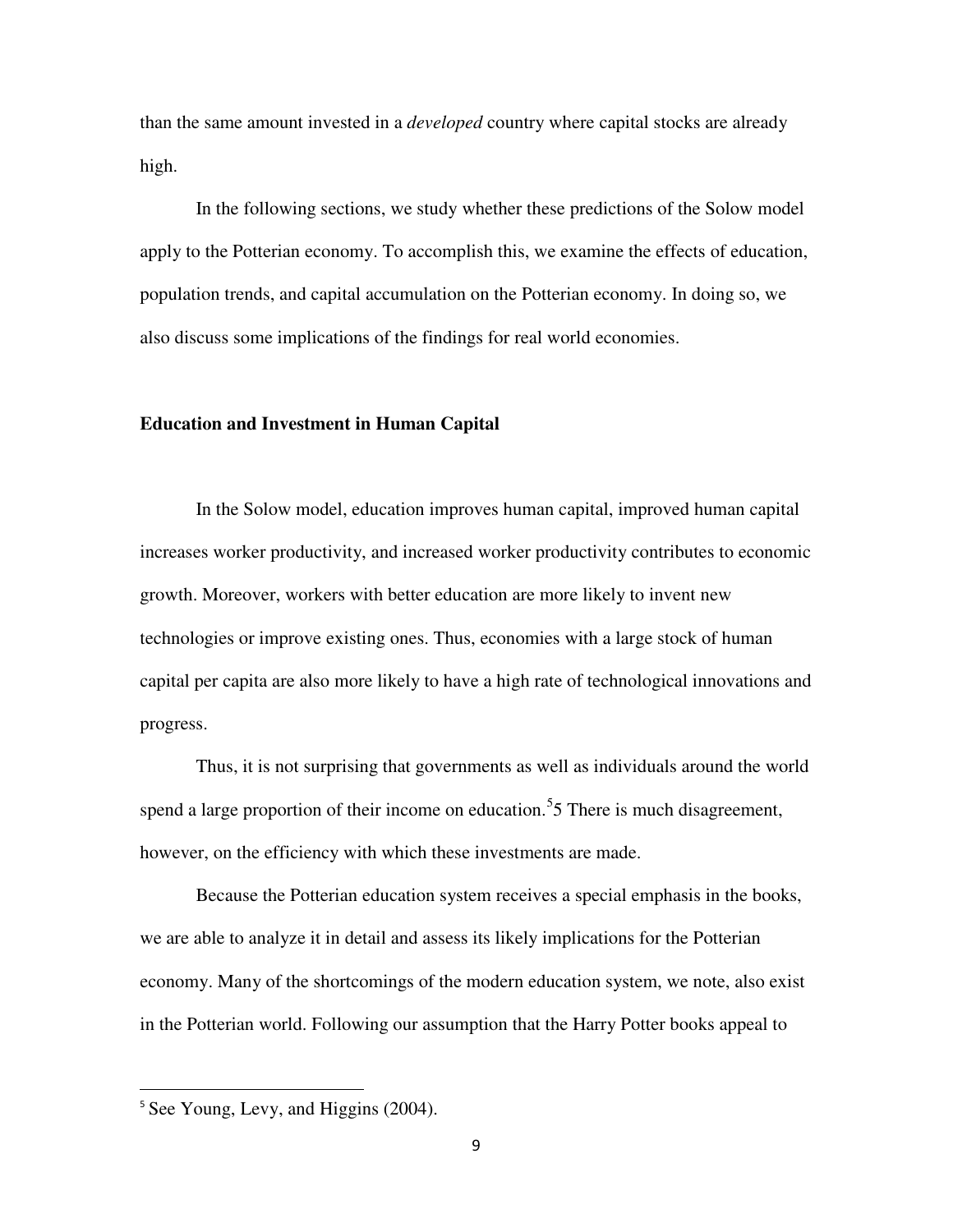readers because they reflect an environment with which they can identify, we argue that an economic analysis of the Potterian world might offer some insights on readers' beliefs about the current and future state of education.

Harry Potter is a student at Hogwarts School of Witchcraft and Wizardry, a boarding school for underage wizards, and most of the events described in the books take place there. From the first day Harry Potter arrives at the school, and throughout the books, it is clear that at Hogwarts, the curriculum focuses on practical rather than theoretical subjects. Few of the subjects studied are aimed at improving the students' general or theoretical knowledge. Instead, almost all the subjects have practical orientation. The courses in Potions, Herbology, Charms, Care of Magical Creatures, Astrology, Defense Against the Dark Arts, Occlumency, Flying, Apparition, Transfiguration, Enchantments, and Divination all are practically, not theoretically, oriented.

The classes themselves seem to be almost entirely dedicated to practice. At Harry's favorite, Defense against the Dark Arts classes, for example, students are taught to perform various spells and counter jinxes. The class tests consist of putting these skills into action. Similarly, during Charms classes, the students practice casting various useful spells, while at the Transfiguration classes the students study how to change the shapes of various objects and animals. But in none of these classes are the students required to study *why* magic works. Little or no time is devoted to the study of the "Theory of Magic." The wizards adopt a black box approach towards magic. It seems that wizards find it important to know how to *use* magic, but unnecessary to study *how* or *why* the magic works.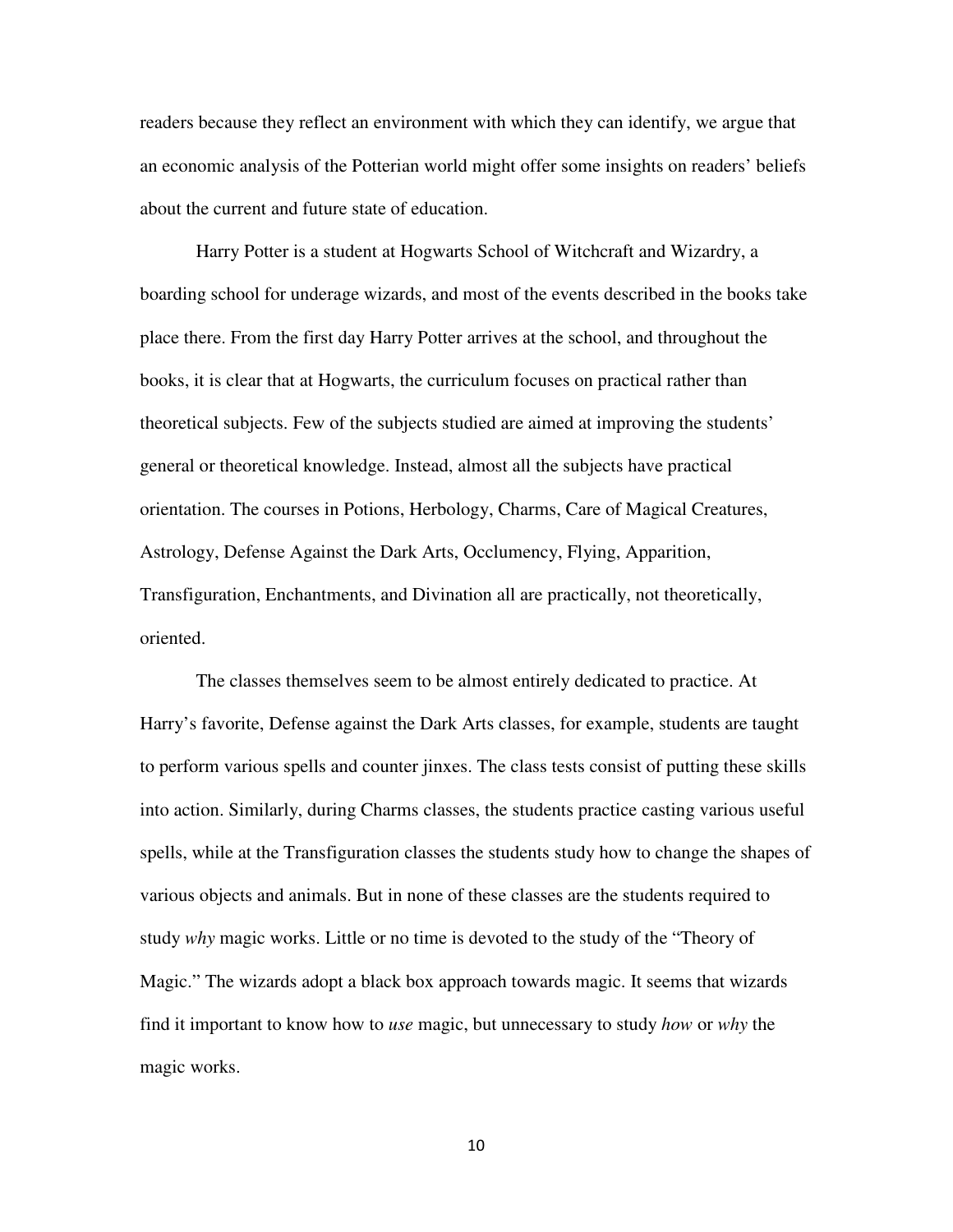It is not surprising, therefore, that Hogwarts' students are good in replicating others' work, in finding facts, and in following instructions precisely. But when it comes to inventing, innovating, or open-mind thinking, Hogwarts' students are less successful. The paragon of Hogwarts students, Hermione Granger, is an example. Hermione does extremely well at the school because she has a remarkable ability to learn facts and use her knowledge at the right moment. When it comes to originality and innovation, however, she does very poorly. For instance, in *The Order of the Phoenix* she tries to establish a secret and secure communication channel between her friends. Despite her contempt for the evil Voldemort and his supporters, the only solution she can come up with is to mimic their communication protocol, even though it has some obvious weaknesses. Her friends, instead of trying to improve her solution, simply accept her authority and praise her for her inventiveness and skill, although she is honest enough to identify the source that inspired her. Another example is given in *The Deathly Hallows*  when the Order of the Phoenix continues to use the same protective procedures that failed it in the past because none of its members is able to suggest any alternative procedure, despite the fact that some of its members are among the most able wizards in the world.

While the books focus mostly on Hogwarts, these same shortcomings also seem to apply to other schools in the Potterian world. When students from the three best wizard schools in the world meet for a competition in *The Goblet of Fire*, the reader learns that none of the school champions could have completed their tasks without outside assistance, because they all lack the ability to think originally. Barty Crouch emphasizes this point when he boasts that the schools' champions are fools who cannot work out clues on their own.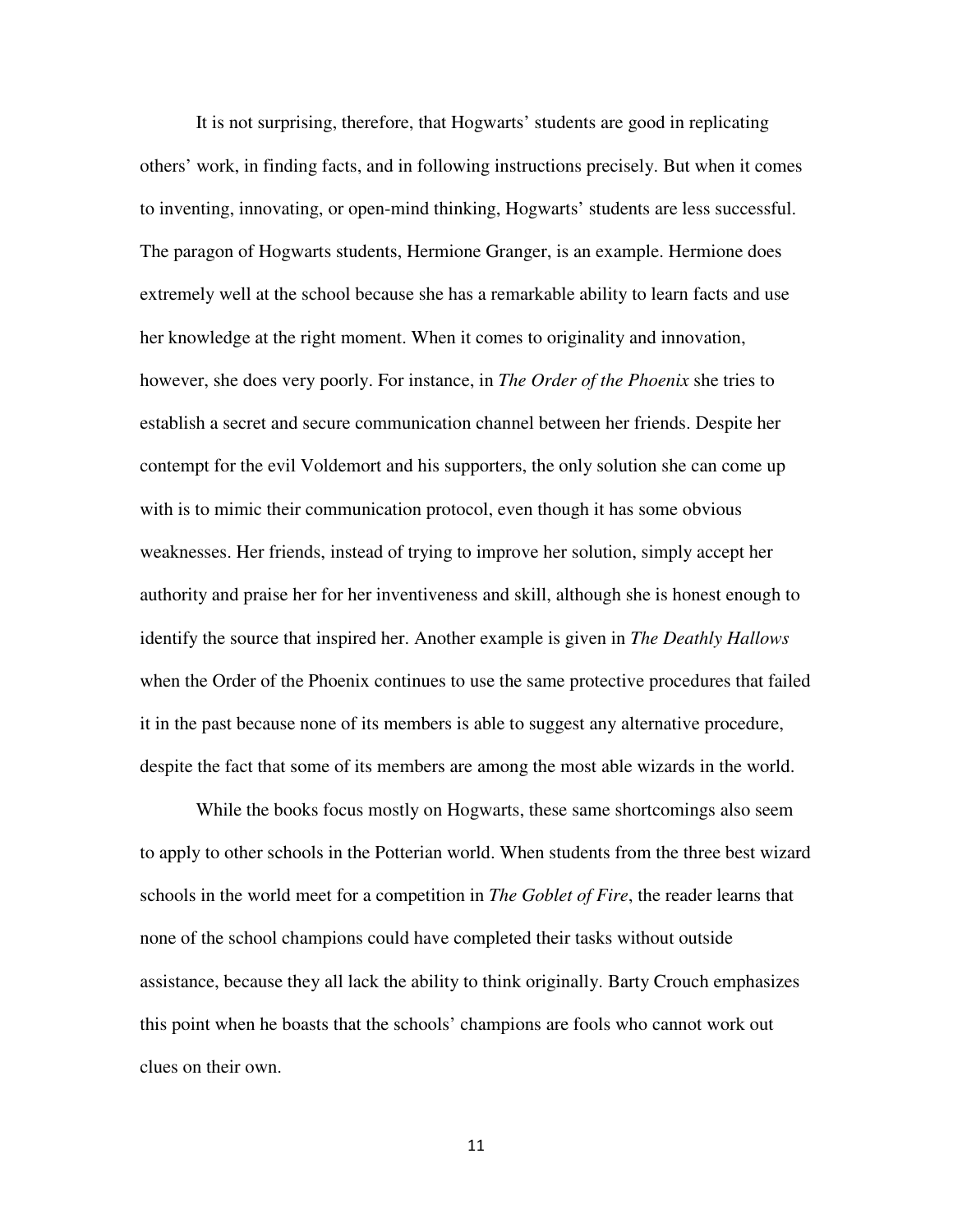The lack of emphasis on a general knowledge in the Potterian education system continues when students graduate from Hogwarts. Nowhere in the books is there any mention of a higher-education system. Wizards do not go to colleges or universities after graduating. Instead, they choose a profession and dedicate their careers to it. Indeed, there is even a fairly sophisticated system of job-matching where students are encouraged to take classes that will be particularly useful for their future careers. None of the students, however, not even Hermione, is advised to study further. This underscores the heavy emphasis that the Potterian education system puts on the narrow goal of obtaining practical knowledge that helps the graduates in finding jobs, but not in advancing further the knowledge of magic.

In the real world, universities, colleges and other research institutes have advantages over other types of learning institutions in that they provide a broader spectrum of knowledge and create what economists sometimes refer to as "non-rivaled" knowledge.<sup>[6](#page-9-0)</sup> Such knowledge, which can be widely shared, serves the entire society in innovation and advancement. When society gives no weight to this type of knowledge and prefers instead that people specialize in one field and dedicate all their energy to serving their workplace—effectively keeping their knowledge as private property—then universities and colleges have no competitive advantage over on-the-job training programs, and there is no reason, therefore, for people or governments to finance a

<span id="page-12-0"></span><sup>&</sup>lt;sup>6</sup> In economics, a good is "rivaled" if its possession by one party effectively excludes another from it. Only one person can wear a hat at a time; no one else can wear it so long as the original wearer enjoys it. Goods are "non-rivaled" if a person's enjoyment of them doesn't keep anyone else from enjoying them. For example, a television broadcast or a beautiful day is a non-rivaled good because enjoyment by one person does not exclude anyone else. General knowledge is a "non-rivaled" good because one person's possession of the knowledge does not exclude anyone else from acquiring it.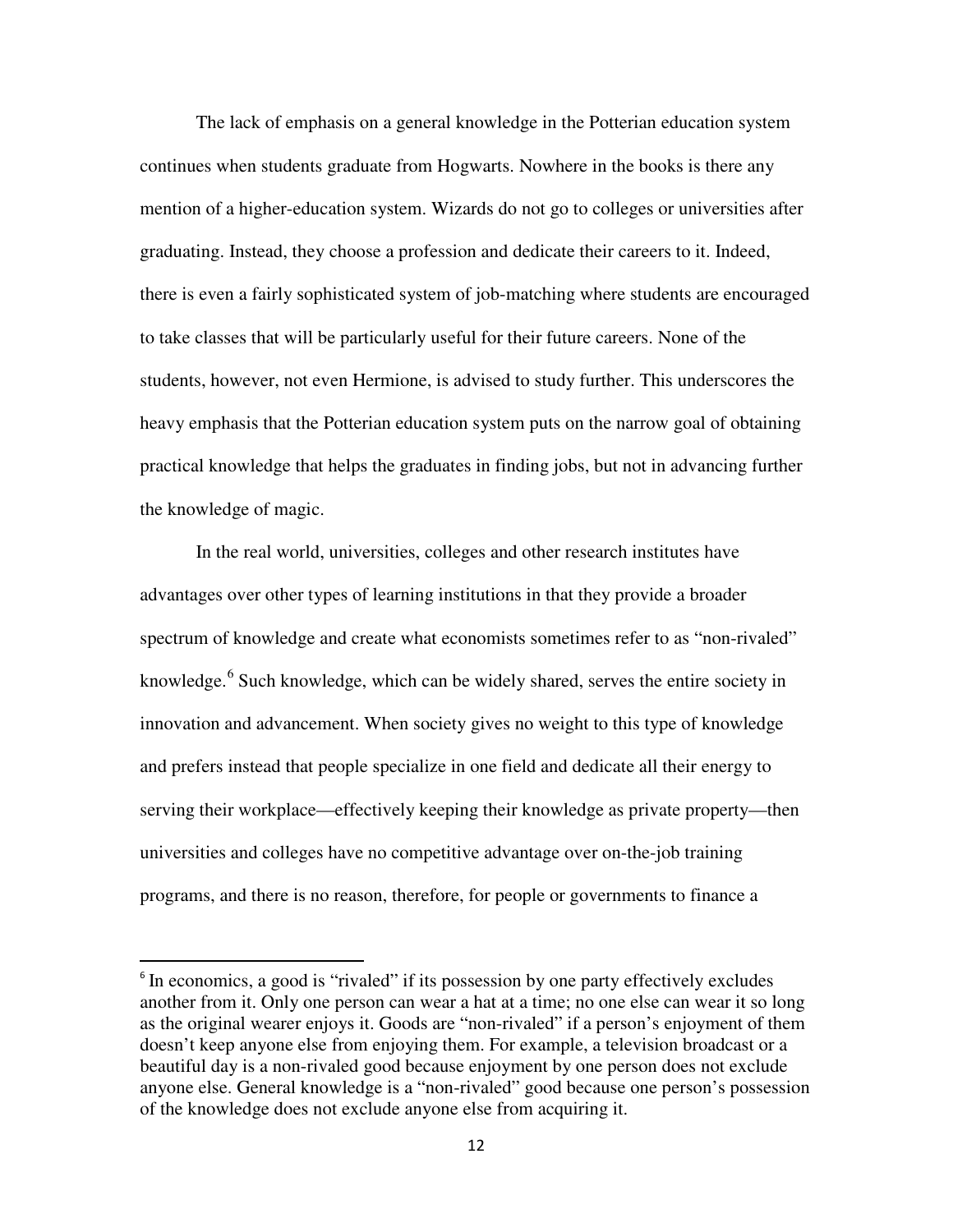university education. Indeed, the government's attitude to formal education is revealed when the ministry of magic first appoints Dolores Umbridge as a schoolmaster and then as a judge, although she has no formal training in either education or law.

The lack of research universities and of professionals who are trained to think and inquire has other implications as well. For example, when in *The Deathly Hallows*, Harry Potter and his friends need help in understanding the relationship between a legend and their current situation, they cannot turn to a scholar who specializes in ancient myth. Instead, they have to find Xenophilius Lovegood, a wizard who is considered a lunatic by his community because he looks for the grains of truth hidden in myth and legends.

Thus, as the students from Hogwarts mature and leave for the job-market, their inability to create and to innovate goes with them. Even the best of Hogwarts students seem to prefer jobs in the public sector or at established institutions. None of the good students try to open a place of their own or try to sell a new product or service.

The only ones who innovate are those who grow outside the system. Professor Dumbledore, Lord Voldemort, Professor Snape, and the Weasley twins are all wizards who disregard the official schooling curriculum. They are the only ones who try and decipher what lies behind the written orders and instructions in textbooks, and come up with new solutions, such as the *Levicorpus* spell invented by Professor Snape as a schoolboy and discussed in *The Half Blood Prince*.

The lack of originality and creative thinking in the Potterian economy is also the source of the Weasley twins' success as entrepreneurs and shop-owners. They are the only students who ignore schooling and prefer the trial-and error method. But their success only serves to highlight the general state of affairs. We see a public that wants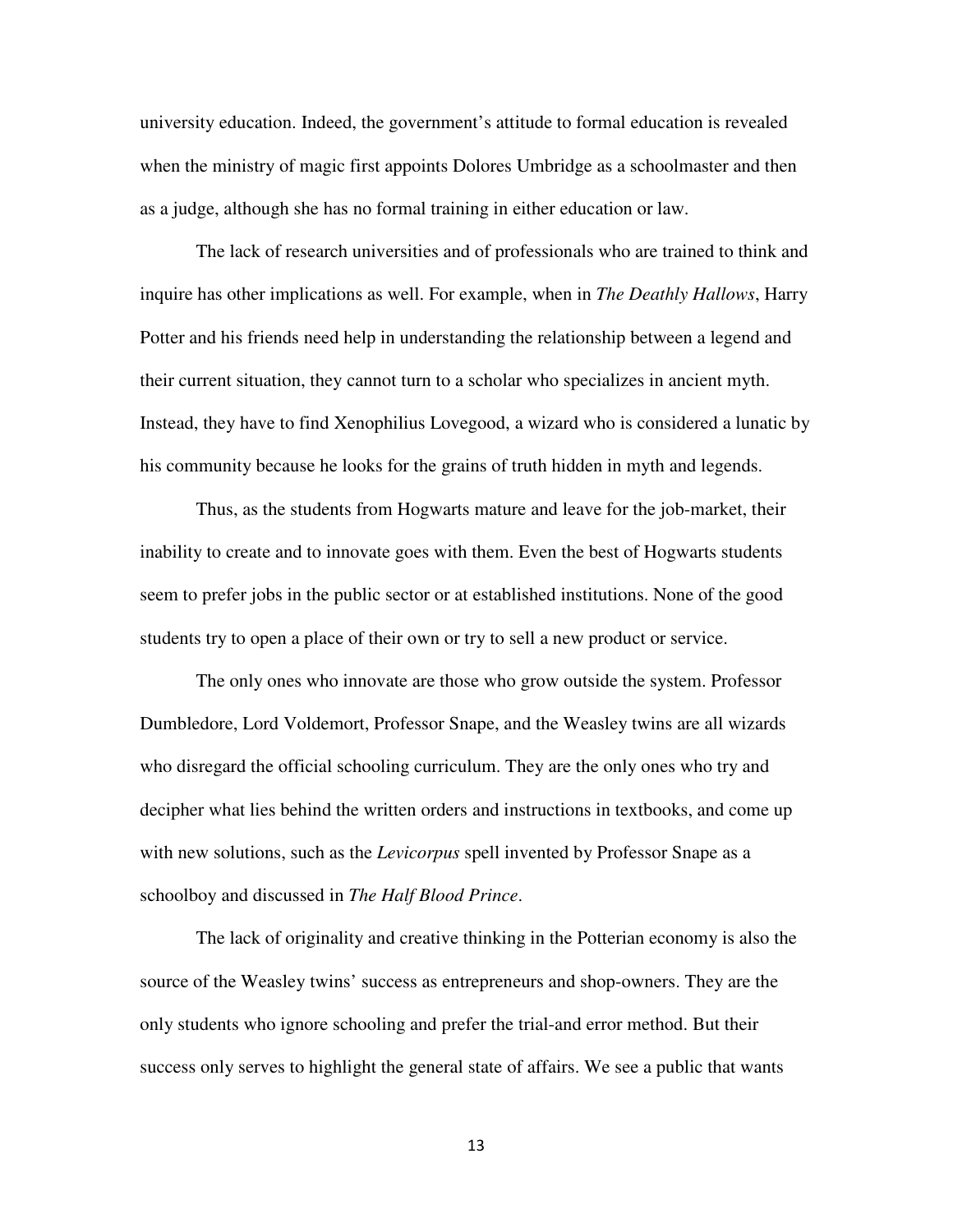innovations and is willing to pay for them. Yet before the Weasley twins open their shop, no new business has opened in Diagon Alley since Borgin & Burke's, many years before Harry Potter was born.

Thus, the Hogwarts education system, with its emphasis on practice rather than theory, seems to yield poor results. More importantly, it contradicts the goals of scientific education. The Potterian education system seems to belong to a different era, an era when people tended to rely on authorities rather than to look and search for new knowledge on their own initiative. The advantage of the scientific method over other methods for obtaining knowledge is that it emphasizes the systematic, empirical search for answers over various types of "why" and "how" questions. Economists like Fernand Braudel and Joel Mokyr have argued that it was the change in the way people thought about obtaining knowledge that led to the industrial revolution and to the modern world.<sup> $\prime$ </sup>

The Potterian educational system thus departs sharply from the objectives of the modern education system. It seems to fail in providing its students with the tools that are necessary for inventing new technologies and innovations. As a consequence, the Potterian economy lacks the ability to come up with the constant stream of innovations and new and fresh ideas that is required for sustaining technological progress.

It is therefore intriguing that readers can relate to the Potterian education system and find it appealing. A possible explanation is the gap between the achievements of modern science and the uses of the machinery invented by this science. For example, most education systems view skill at using computers as compulsory, but they do not require students to study how computers function. The same attitude is often found at the

<span id="page-14-0"></span><sup>&</sup>lt;sup>7</sup> See Braudel (1979) and Mokyr (1992).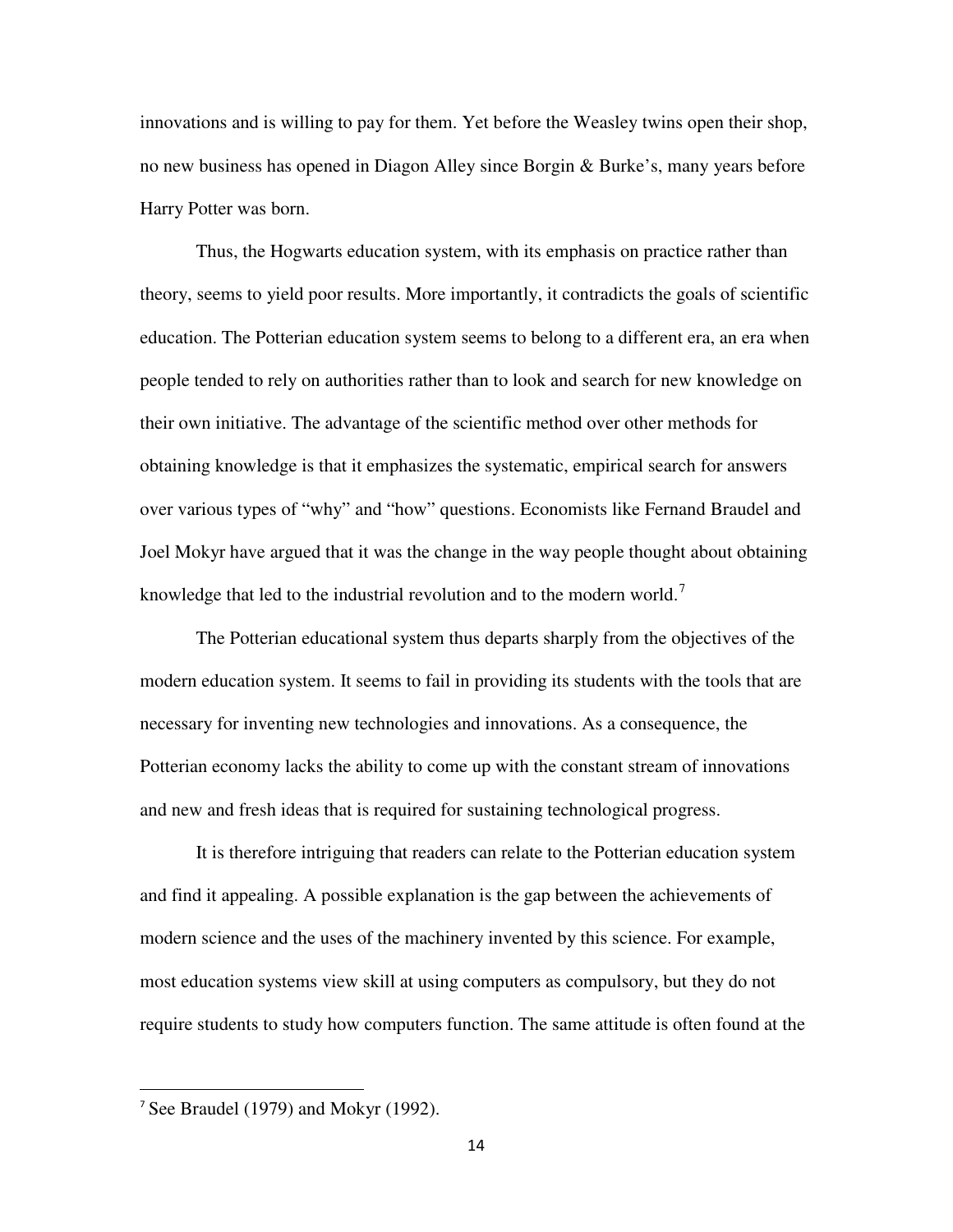workplace as well, where the emphasis is on workers' ability to use rather than understand the machinery they work with. This leads students with future career opportunities in mind to choose more narrow technological studies at the expense of theoretical subjects. This might be a reflection of the recent trends in the Western market economies toward studying more practical and market-oriented subjects such as engineering, business, medicine, law, and computer science.

Further underscoring the emphasis that Hogwarts gives to practical subject matters is the almost complete absence of classes in humanities and general knowledge from its curriculum. The wizards' teaching material includes only two subjects that seem to be purely theoretical, Arithmancy and History of Magic, and of these two, only History of Magic is obligatory. It appears, therefore, that students in the Potterian world do not study arts, philosophy, or other purely theoretical subjects. The fact that wizards do not learn sciences explains why Arithmancy which is Hogwarts' equivalent of mathematics is redundant for most students; when one does not study sciences, it is unnecessary to study the language of the sciences, mathematics. This magnifies the effect of the narrow teaching curriculum, and may further explain why Hogwarts students lack the ability to think for themselves.

If the Potterian model reflects a situation readers are familiar with, then this suggests that readers of Harry Potter do not view the current schooling system as one that encourages creativity and originality. It suggests that the readers expect that new school graduates would focus on maintaining and per-haps improving existing knowledge and technologies rather than searching for new inventions and innovations. It also suggests that the readers seem to agree with the view that the education system gives greater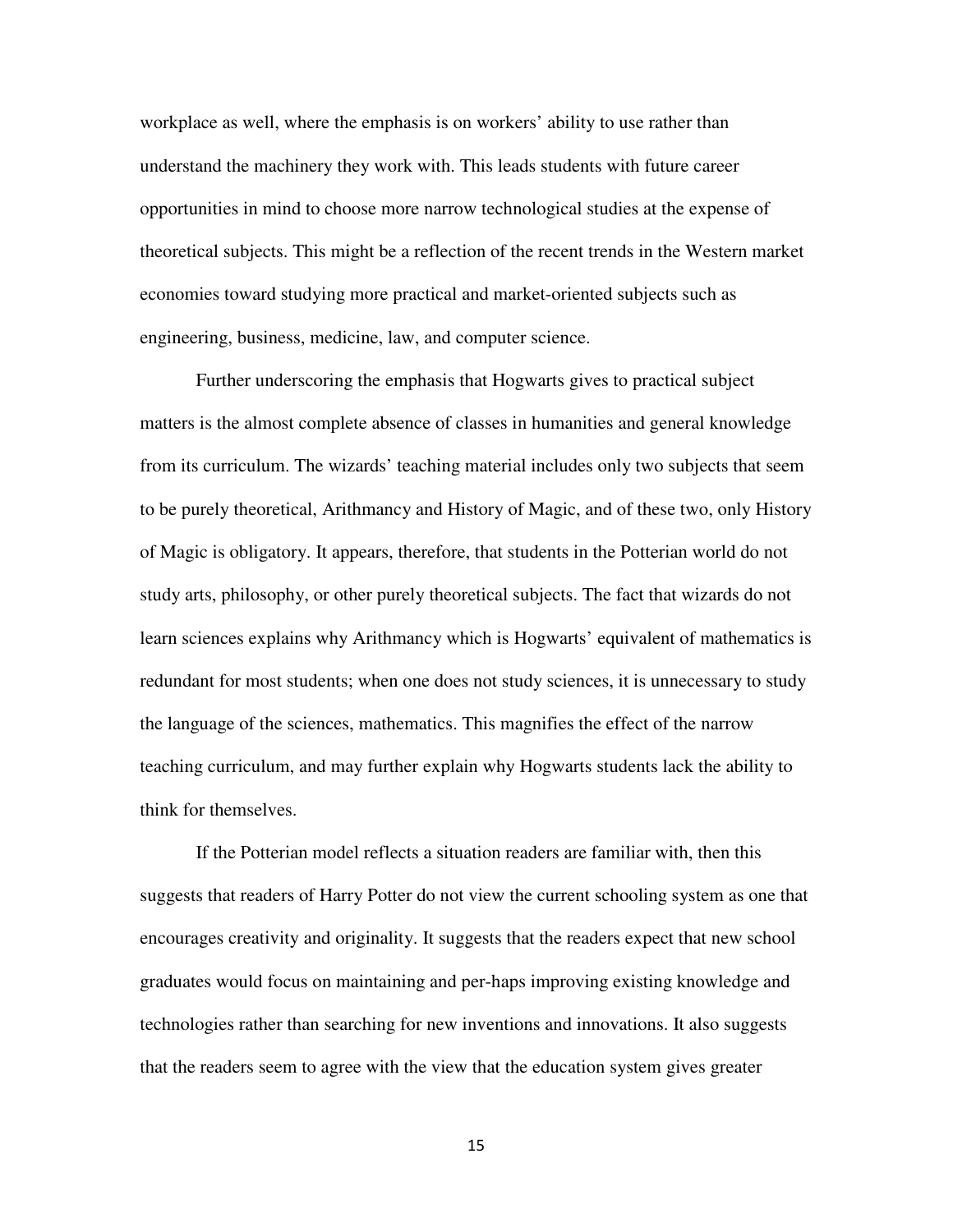emphasis to private job oriented schooling and less emphasis to general education which yields general and unrivaled knowledge.

Another important question that is related to the issue of investments in human capital is the lack of classes in spoken foreign languages. The Solow model predicts that since investment is most profitable in places where the stock of existing capital is small, investors and entrepreneurs would choose to invest more in developing countries. This process should lead, over time, to a more equal distribution of capital and wealth across nations, a phenomenon often termed "income convergence" in the economic literature. The real world data, however, does not support this prediction. The Potterian model may offer some clues for this "home country bias."<sup>[8](#page-14-0)</sup> In the Potterian economy, more so than in our world, wizards should have little concern for distances when they do business. The books give ample examples of the ease of travel and communication in the wizards' society. Wizards can fly from one place to another on personal broomsticks, or they can use the Floo network, Portkeys, or transportation spells to move instantaneously from place to place. This absence of significant transportation cost should facilitate trade between wizards even from the most remote places. Consider for example the price of eggs: if wizards can travel at zero or low cost between any two points, and if the price of eggs is much lower in one place than another, then every wizard would shop at the place with the lower price.

l

<span id="page-16-0"></span><sup>&</sup>lt;sup>8</sup> This is the term used by economists to refer to the phenomenon of investors' apparent preference to invest in their home countries rather than investing in other countries even if the latter would yield higher returns on the investment. Possible explanations for the home country bias include lack of information about many aspects of the conditions in foreign countries which include political risks, economic uncertainty, policy uncertainty, exchange rate risks, etc. See Levy (1990, 1995, 2000) and Lewis (1999).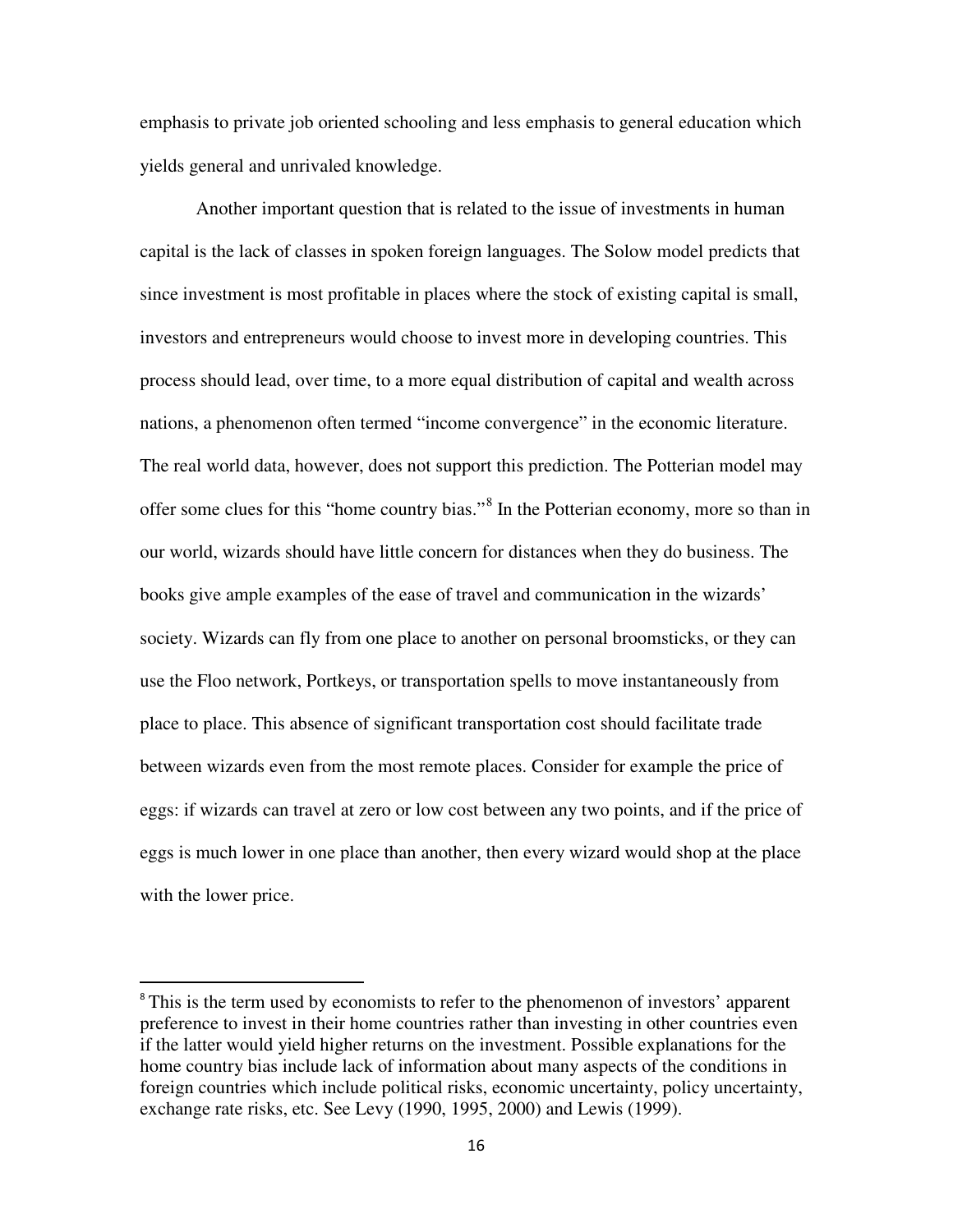The situation depicted in the books, however, does not indicate such an open market. Potterian wizards interact with foreign wizards only rarely. Harry Potter and his friends do not meet foreign wizards until they go to the Quidditch World Cup Tournament in *The Goblet of Fire*, when they are almost fifteen years old. This initial interaction with foreigners is also marked with a series of misunderstandings. Ludo Bagman, who is in charge of the cooperation with official delegations from abroad, does not feel embarrassed to boast that he cannot communicate with his guests.

In addition to the lack of foreign languages skills, Hogwarts students are also unfamiliar with other nations' cultures and traditions. When foreign students arrive at Hogwarts in *The Goblet of Fire*, a feast is held in their honor. At the feast, French dishes are served, but many Hogwarts students pass on them because they are unfamiliar with the strange flavors, names, and appearances of the food. A similar kind of disrespect and lack of cultural knowledge is displayed by the visiting foreign students. French champion Fleur Delacour is keen to show the superiority of her nation's way of doing things, but her remarks in *The Goblet of Fire* that "we 'ad a different way of doing things. I think eet was better," often irritate her English hosts.

The mistrust between people of different nations is also demonstrated by the fact that one of the first tasks that Percy Weasley receives in the ministry of magic is to set regulations to stop the import of cauldrons because imported cauldrons are of a "low quality."

The same problem of distrust and misunderstandings also exists between wizards and other creatures. For example, when Harry Potter tries to negotiate with a goblin in *The Deathly Hollows*, he finds that the possibility of reaching a satisfactory contract is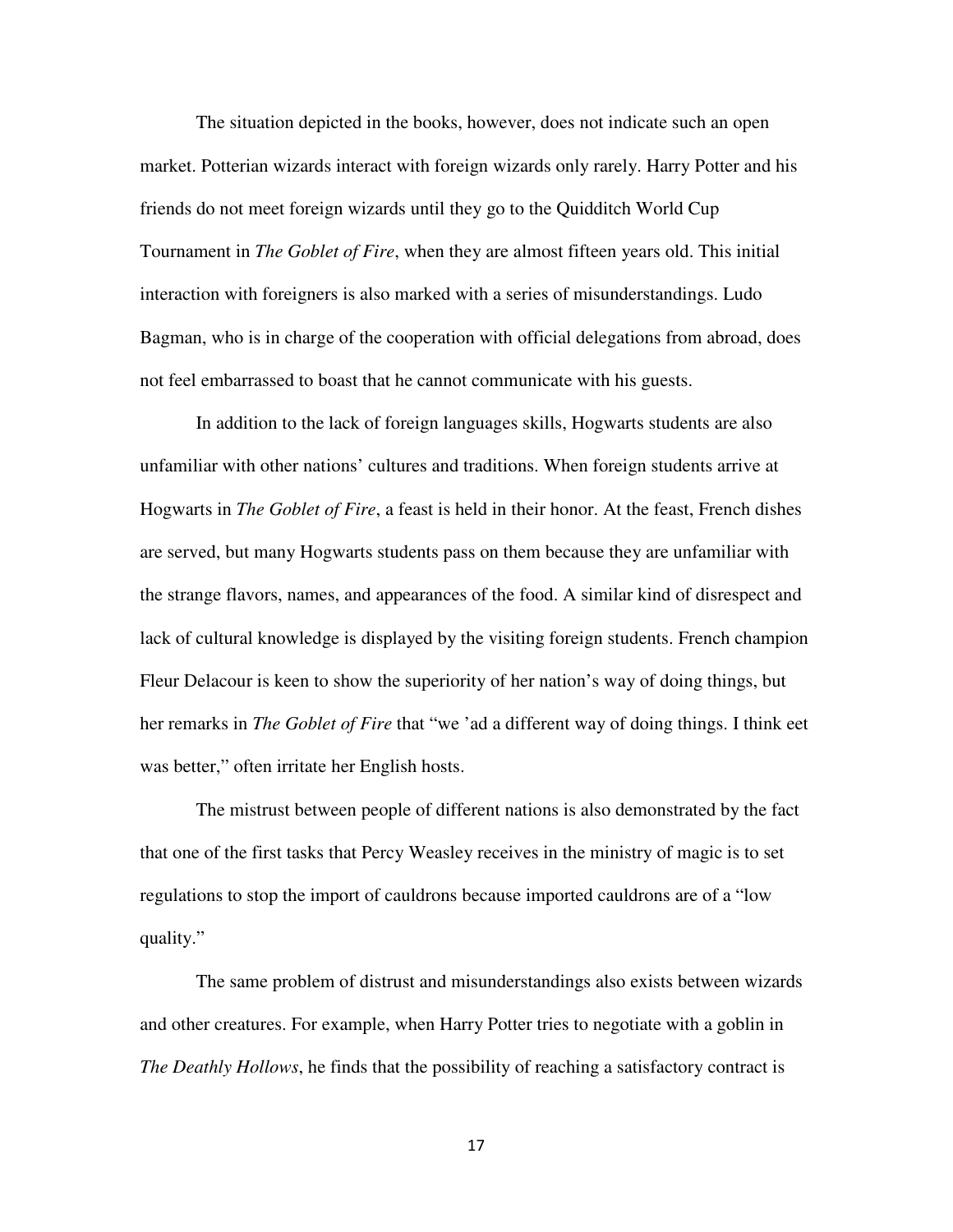made complicated by his inability to understand the goblin's traditions and style of negotiations.

Thus, in the Potterian world, negative sentiments towards foreigners are found both among average people, like the Weasleys, and public officials, like Bagman. In the Potterian world, young people from different countries are unable to communicate with each other, and they only meet sporadically. When they do meet, it is in situations that encourage animosity rather than cooperation, such as the Quidditch World Cup and the Tri-wizard Tournament. The Potterian world shows that a lack of both the will and the ability to communicate with foreigners may be an important barrier to international flow of goods, services, and ideas. This is consistent with recent work by economists that suggests that trade patterns are often determined not only by objective characteristics (such as profits and costs) but also by cultural aspects such as religion, history of conflicts, genetic similarities, and languages.<sup>[9](#page-16-0)</sup> A good example is the trade between Canada and the United States. Despite the fact that people from these two nations have a strong common heritage and speak the same language, they nevertheless trade with each other much less than the standard economic model would predict.<sup>[10](#page-18-0)</sup>

The implication of the Potterian experience is that lowering the costs of transportation and removing trade barriers such as tariffs might not be enough to promote international trade and investments. Insufficiently broad education and stereotypical beliefs may form barriers to international commerce and trade. The Potterian model suggests that international trade will not reach its full potential as long as people do not invest enough in studying foreign languages, culture and institutions.

<span id="page-18-1"></span><sup>&</sup>lt;sup>9</sup> See Nitsch (2000), and Guiso, Sapienza and Zingales (2004).

<span id="page-18-0"></span> $10$  See McCallum (1995) and Engel and Rogers (1996).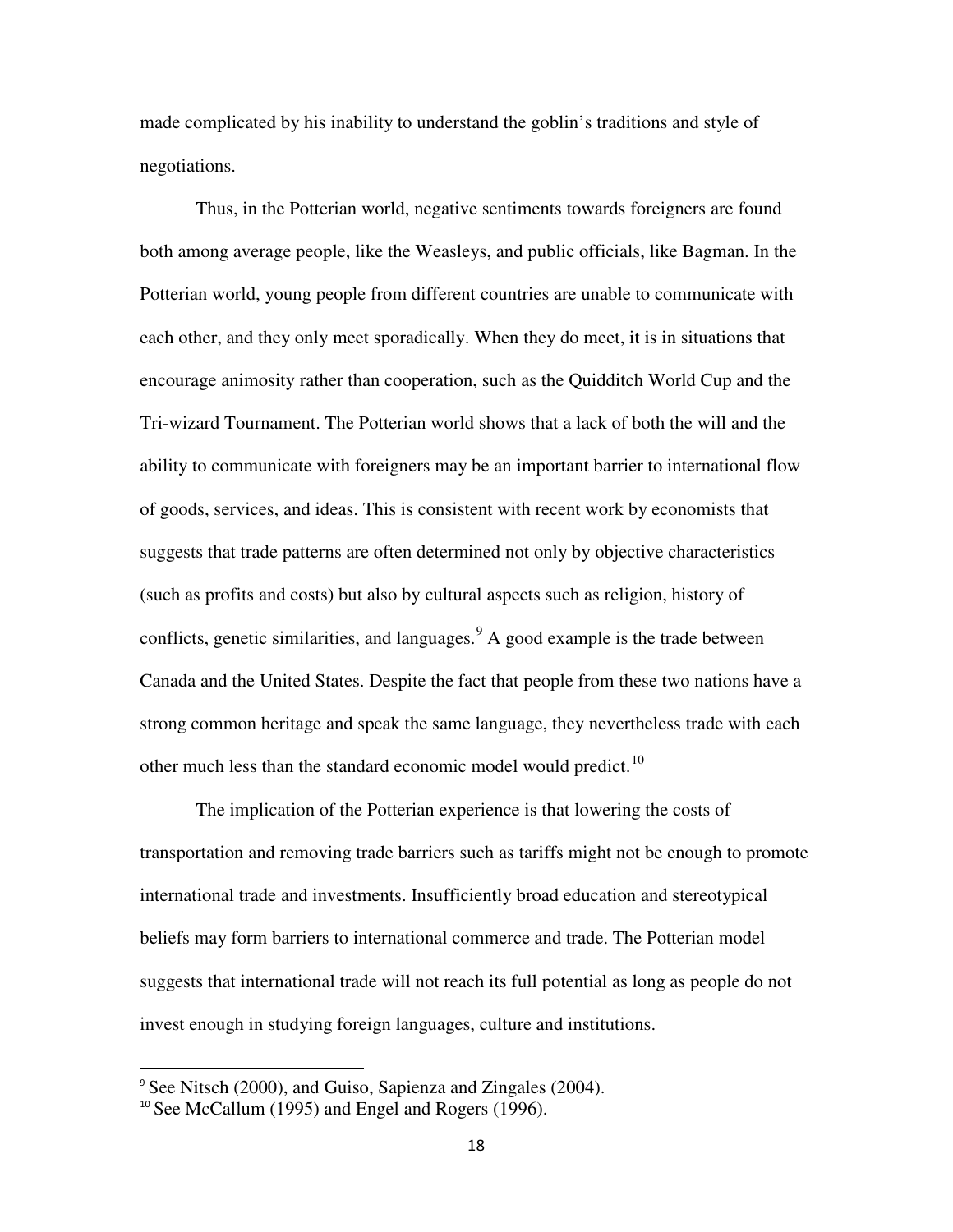#### **Population Trends**

Since the baby-boom that followed World War II, the population growth rate in most of the developed world has been on the decline. In some developed countries, the natural growth rate, that is, the difference between the number of births and deaths is already negative. There are fewer children and more old people. In 2005, for example, the population growth rate in Italy was only 0.07 percent, despite a positive immigration rate of over 2.2 new immigrants for every 1,000 Italian citizens. This leads to a decrease in the local labor force and to an increase in the demand for foreign labor, in addition to an increase in the demand for health services and retirement expenditures for the aging population. At the same time, other countries have such a high population growth rate that they cannot produce enough to meet the population's needs and wants. As a consequence, people in these countries suffer from starvation and fight wars over natural resources.

In the Solow model, this is mainly explained as a result of changes in the stock of physical capital per worker. Holding everything else constant, when physical capital in an economy grows at the same rate as the population, the per capita stock of physical capital does not change and the economy's total output grows at the same rate as the labor force. When capital accumulates faster than the population growth, the per-capita stock of capital increases and the economy's total output grows at a faster rate than the population. When the population grows faster than physical capital, then the per capita stock of physical capital decreases and per capita output decreases.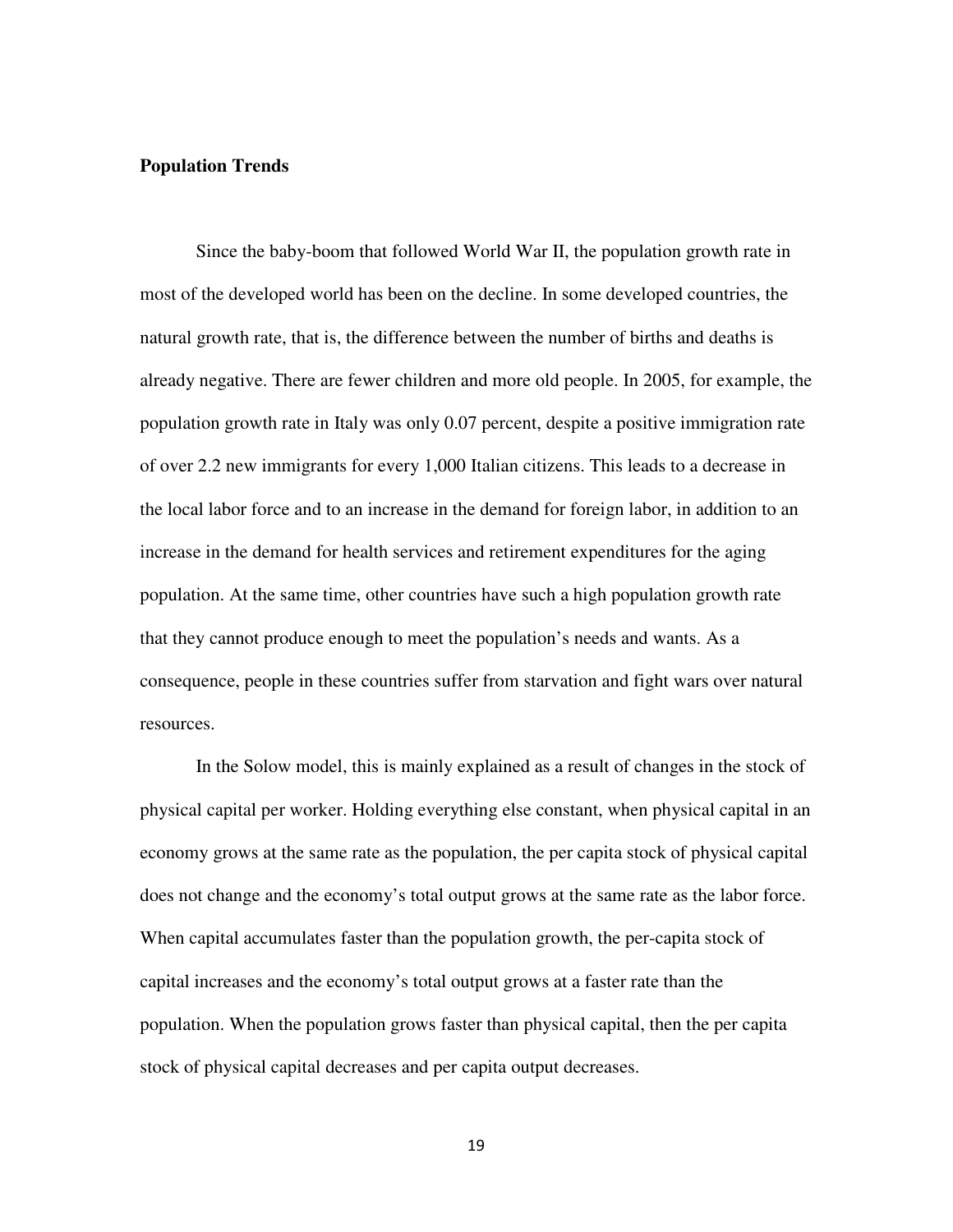Thus, developed economies that have low birth rates and large investments in physical capital, enjoy economic growth. Economies such as those of Sub-Saharan Africa which have high birth rates and low investments in physical capital have a low or even negative economic growth.

In the Potterian economy, population trends are similar to the situation in developed countries during the 1990s, and they do not seem to increase even after the conclusion of the war in *The Deathly Hallows*. Thus, the birth rate in the Potterian economy seems to be extremely low. Recall that for the population to remain steady, every married couple must have at least two children. Wizards do not appear to cross that threshold. Almost none of Harry's friends and classmates have siblings. The main exceptions are the Weasleys and the Patil sisters. However, the six Weasley children are such an uncommon phenomenon that other children sometimes ridicule them, and Padma and Parvati Patil are twins, so they do not break the rule of one pregnancy per woman. Since almost all of the wizard children in the United Kingdom study at Hogwarts, this implies a birth rate of no more than 1–1.5 children per woman, which is as low, or even lower, than countries with a negative natural population growth rate. In Italy, for example, where the birth rate is about 1.2 children per woman, it is only about eighty percent of the death rate, leading to a decline in population. The situation does not seem to be very different in the wizard community where the low birth rate leads to the disappearance of some of the old wizard families, such as the Blacks and the Gaunts.

We previously saw that human capital growth in the Potterian world is low, given its lack of innovation. If population growth is negative, and population declines, then the Solow model predicts that total output should reach a standstill. The wizards, however,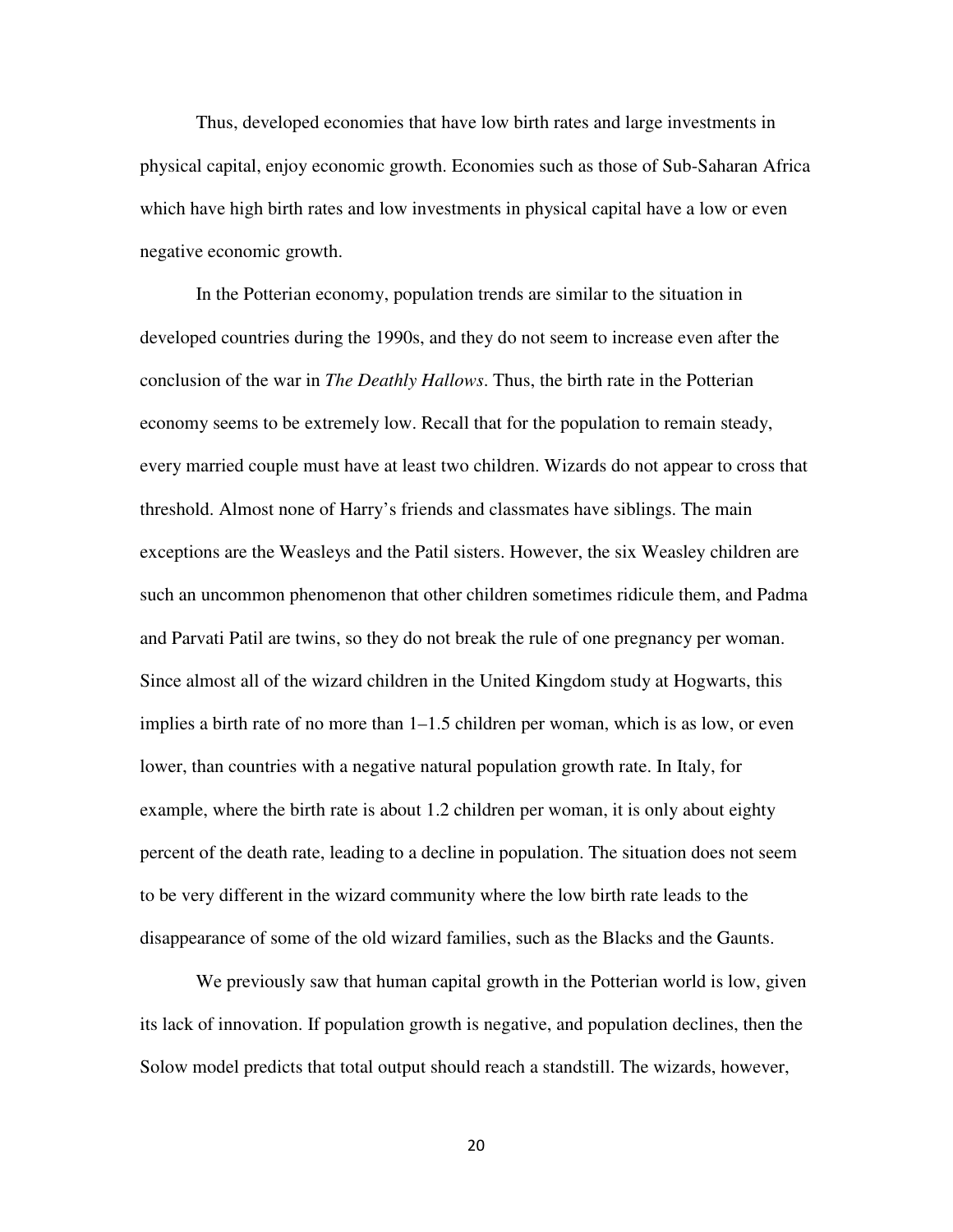are used to a high quality of life. To maintain the high standard of living, they must retain their workforce to sustain production. This is particularly true in areas where wizards seem to dislike to work such as factories, manual services, and banking. To satisfy their need for workers, wizards rely on two sources. First, they enslave various humanoid creatures and force them to do some of the most unpleasant work. The house-elves that fill the role of house serfs, for example, do all the unpleasant housework for well-off families and institutions. Another example is the goblins. According to Harry's history books, the goblins fought several wars against the wizards but they were defeated and were forced to give up much of their freedom. In return, the wizards allow them to make their living by operating financial institution. It seems that the wizards regard those who handle money as avid and as usurers, so they prefer to leave this job to outsiders.

A second source of workers is immigrants. Those are people with magical skills who are born to parents that are not wizards, and immigrate from their communities to the wizard world. They do so in order to win the advantages of living in the wizards' economy, which is still richer and more advanced than the non-wizards' economy, despite its very slow growth rate. For example, wizards control means of production that allow even the poorest wizards to live in a relative comfort. Even the Weasleys although poor, live in a large house in the countryside, are connected to a quick transport and communication system (the Floo network), receive the newspaper every day by mail, have the wizard equivalent of television, and possess many other useful utensils, such as knives that chop on their own, and stoves that ignite on command. Most importantly, they always have enough to feed both themselves and any number of guests who pay them a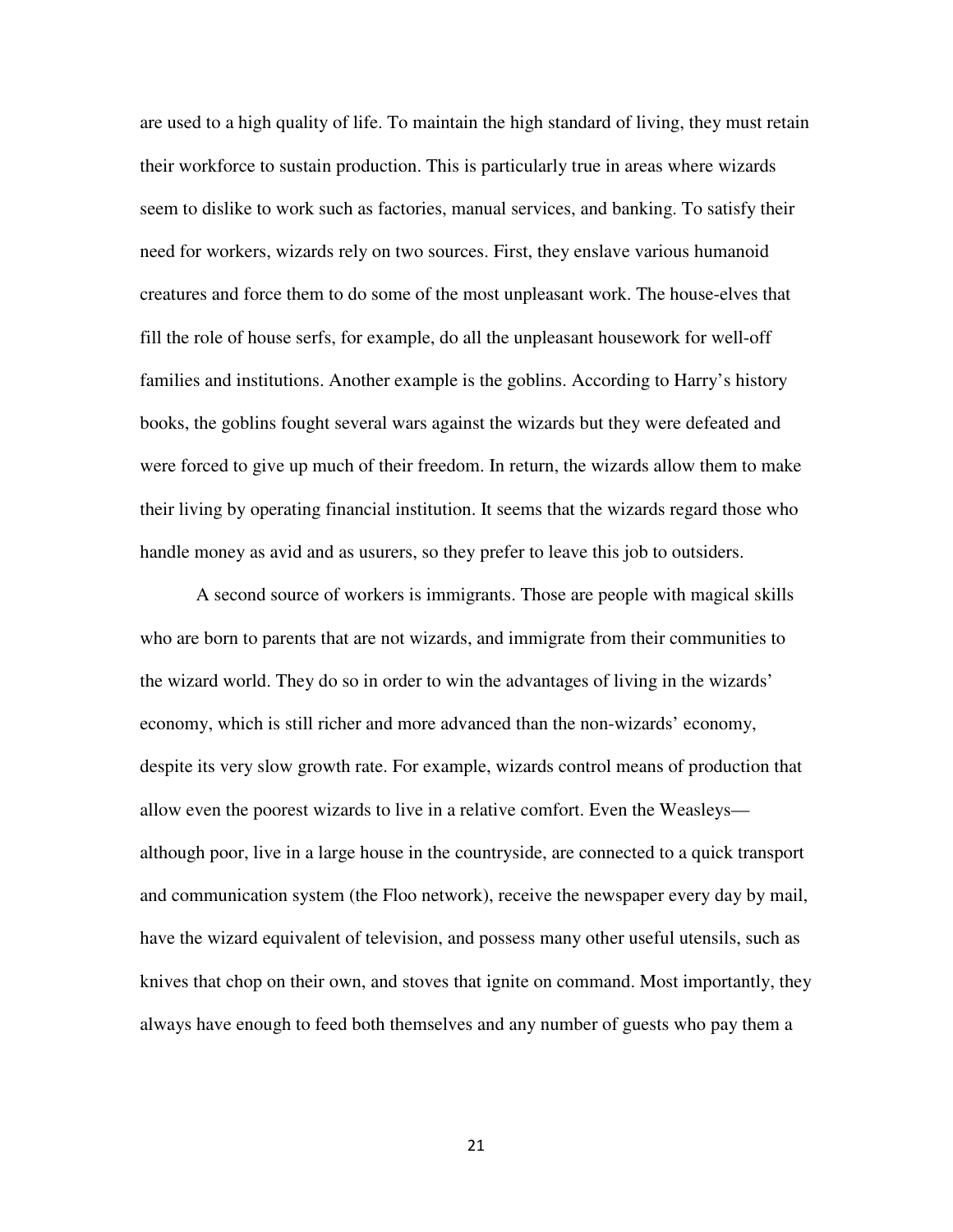visit. Thus, given the wizards' high standards of living, it is not surprising that Justin Finch-Fletchley, for example, gave up prestigious Eton in order to study at Hogwarts.

The dependence on immigrant workers, however, raises many difficulties within the wizard community. The old wizard families are enraged that newcomers compete with them in the job market, and they mock the immigrants for their cultural backwardness. There is also strong racial discrimination against the wizards who come from non-wizards' families. For example, the wizards use the term Muggles to refer to people who do not possess magical skills, and they often use the derogatory term "Mudblood" to refer to wizards who were born in families of Muggles. Many wizards from old families, such as Lucius Malfoy and his colleagues, actively act to limit the number and power of the immigrants. For example, Malfoy does not hide his motives for objecting to Professor Dumbeldore's appointment as the headmaster of Hogwarts. In *The Order of the Phoenix* he declares in a newspaper interview that in his opinion Dumbledore is wrong for not discriminating enough against other races and children from non-wizard families.

It seems that many of the wizards who sympathize with Malfoy want to limit the ability of Mud-bloods to compete with the pure-blood wizards for prestigious jobs and to move up the social ladder. The hatred of the upper tiers of the wizard society towards the newcomers is so great that the "Death Eaters," a well-funded and well-organized group that supports Lord Voldemort and serves as his private army, go to war against the wizard establishment over the issue of limiting the power of Mud-bloods. In the later books this group enjoys so much success that those who oppose it, such as Harry and his friends, consider themselves to be a minority that must hide their activities. This is a testament to the large public support that anti-immigrant feelings and views have in Potterian society.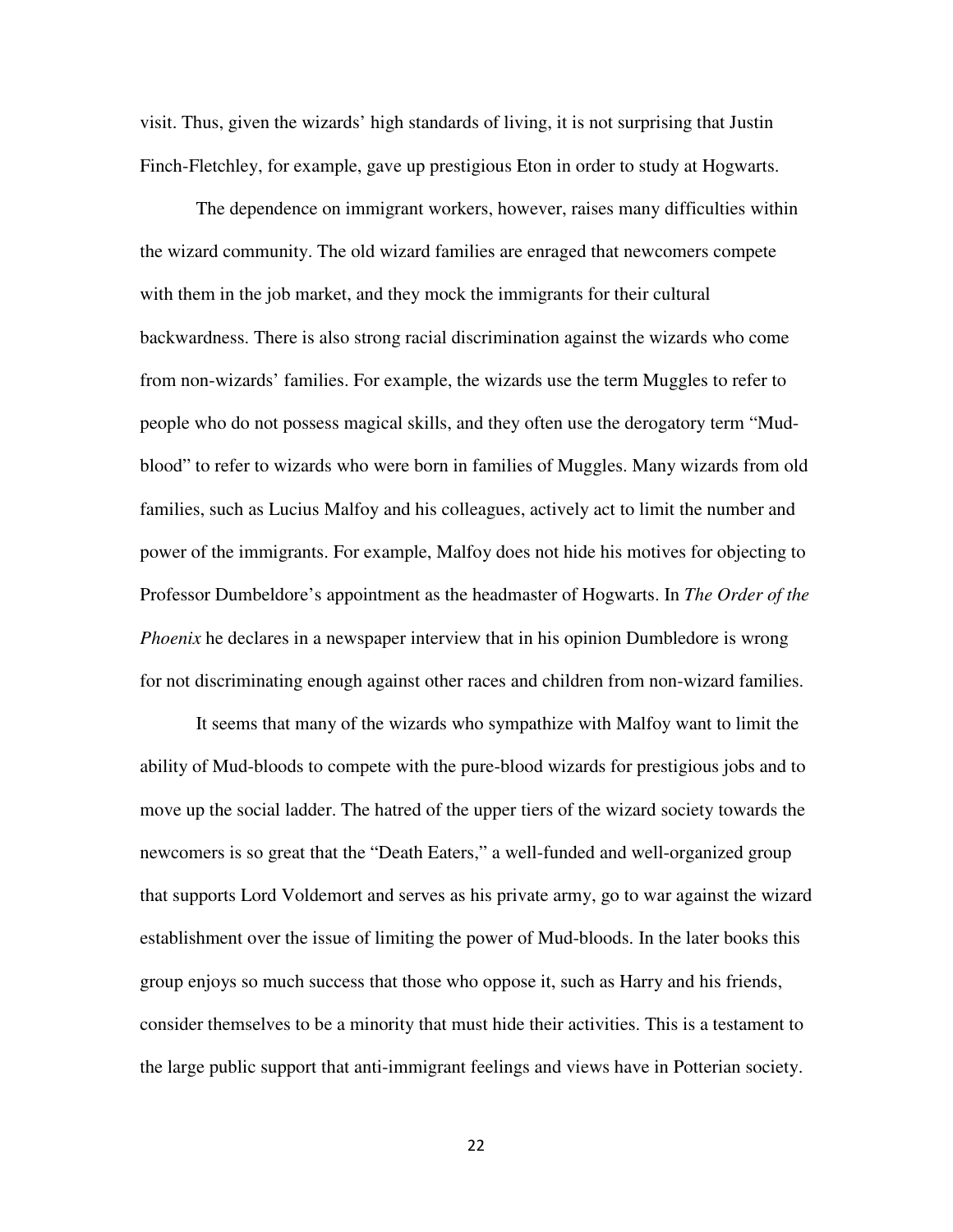Indeed when the government sets a task force to send all the Mud-bloods to prison, it seems that its actions win the support of many of the wizards' middle class.

Even before the outbreak of the violence, however, it seems that efforts to prevent immigration have been successful enough to prevent population growth. The number of immigrants seems to be large enough to prevent an actual decline in the size of the workforce, as indicated by the fact that Hogwarts opens every year with about the same number of students. Hogwarts, however, does not grow, and there is no indication that there is a need to increase the number of schools in the wizard community. But the population balance in the wizard community is not stable. The social schism, the prejudice, the restrictions, and finally the civil war that shakes the Potterian world could seriously impair the society's ability to keep its population from decline.

The population trends in the Potterian world are consistent with the Solow model. Where there is little growth in human capital, population growth is tightly linked with economic growth. As the population in the Potterian world stagnates, so does its economy.

Remember that the Solow model predicts that as gains in physical capital slowdown in rich societies, investors from rich economies would invest in poor economies, where they can earn higher returns on their investments. But, as noted above, human capital barriers such as ignorance and a poor education system prevent them from taking advantage of such opportunities. Instead of investments flowing from the Potterian economy to the Muggle world, it is the Muggles who migrate into the Potterian economy. This would in itself be an economic boon, but the assimilation process is difficult and complicated.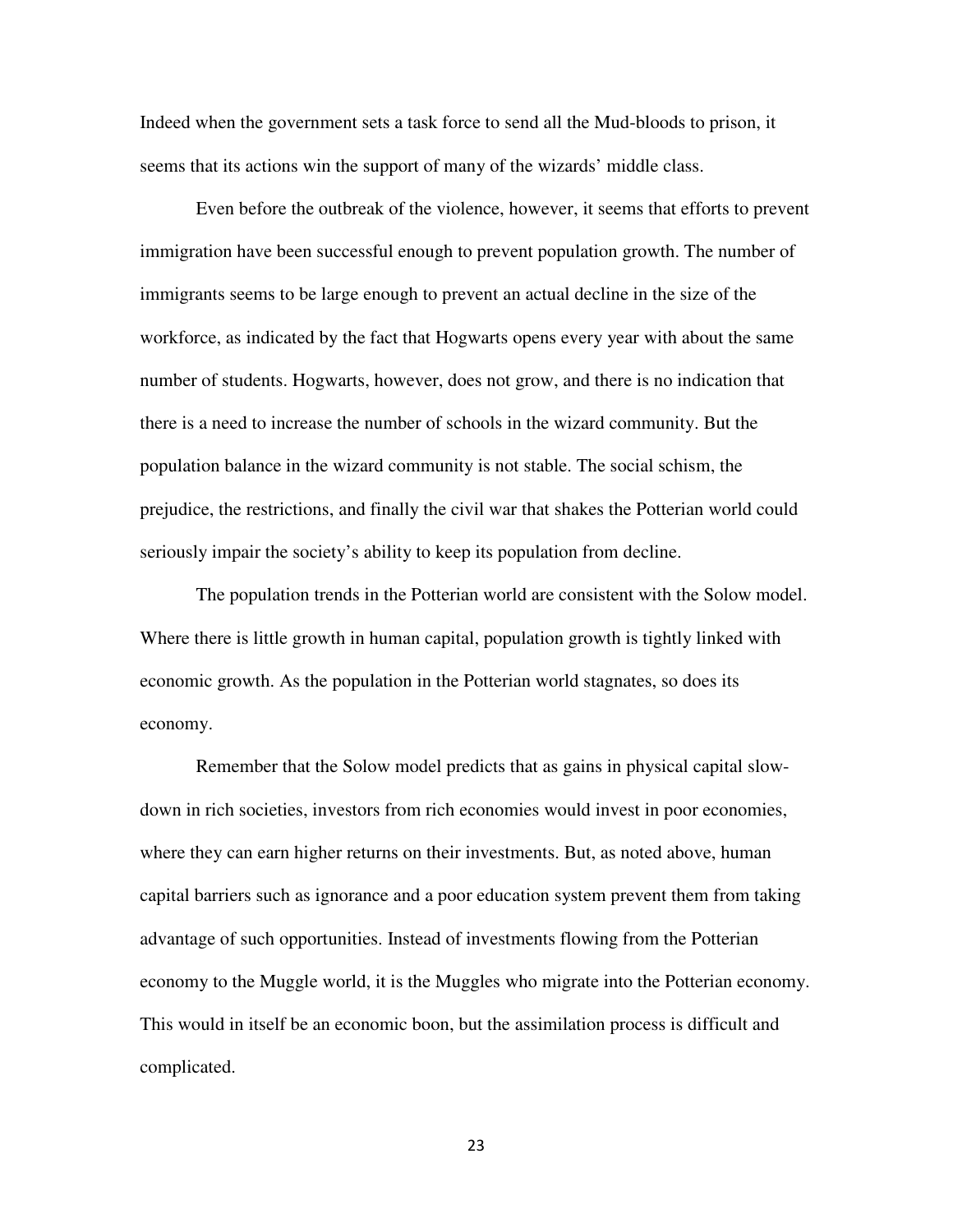Interestingly, the fictional Potterian world closely reflects reality, where differences in capital and wealth between the developed and developing world lead to a flow of immigrants from poor to rich societies, rather than a flow of capital from rich to poor countries. In many countries, massive immigration is necessary to maintain the growth of the population, but the immigration also increases racial discrimination, social unrest and harassment of the foreigners by local populations. This nonproductive activity wastes resources and reduces productivity, as workers devote their efforts to destructive rather than productive use.<sup>[11](#page-18-1)</sup> In the Potterian world, this ultimately leads to a civil war. In the real world, it usually results in racial conflicts, social unrest, and a struggle over jobs between locals and immigrants. Violent riots and the success of anti-immigrant parties in Europe in 2000–2009, offer a modern day example of this type of problem. These types of negative sentiments towards immigrants are more common and more widespread in depressed economies. The Potterian economy does not grow, it does not expand, and thus the Potterians' negative attitude towards the "foreigners" persists, as expected.

#### **Investment in Physical Capital**

As we have seen, improvements in human capital, technology and population growth play an important role in determining the growth path of an economy. Another factor that affects economic growth is the growth rate of the stock of physical capital.<sup>[12](#page-24-0)</sup> Because the term "physical capital" stands for all types of infrastructure, machines, tools, equipment, and other physical factors of production, it would be hard to imagine how a

 $11$  See Epstein and Nitzan (2006).

<span id="page-24-0"></span> $12$  See Romer (1987), Bernanke (1987), and Levy (1994).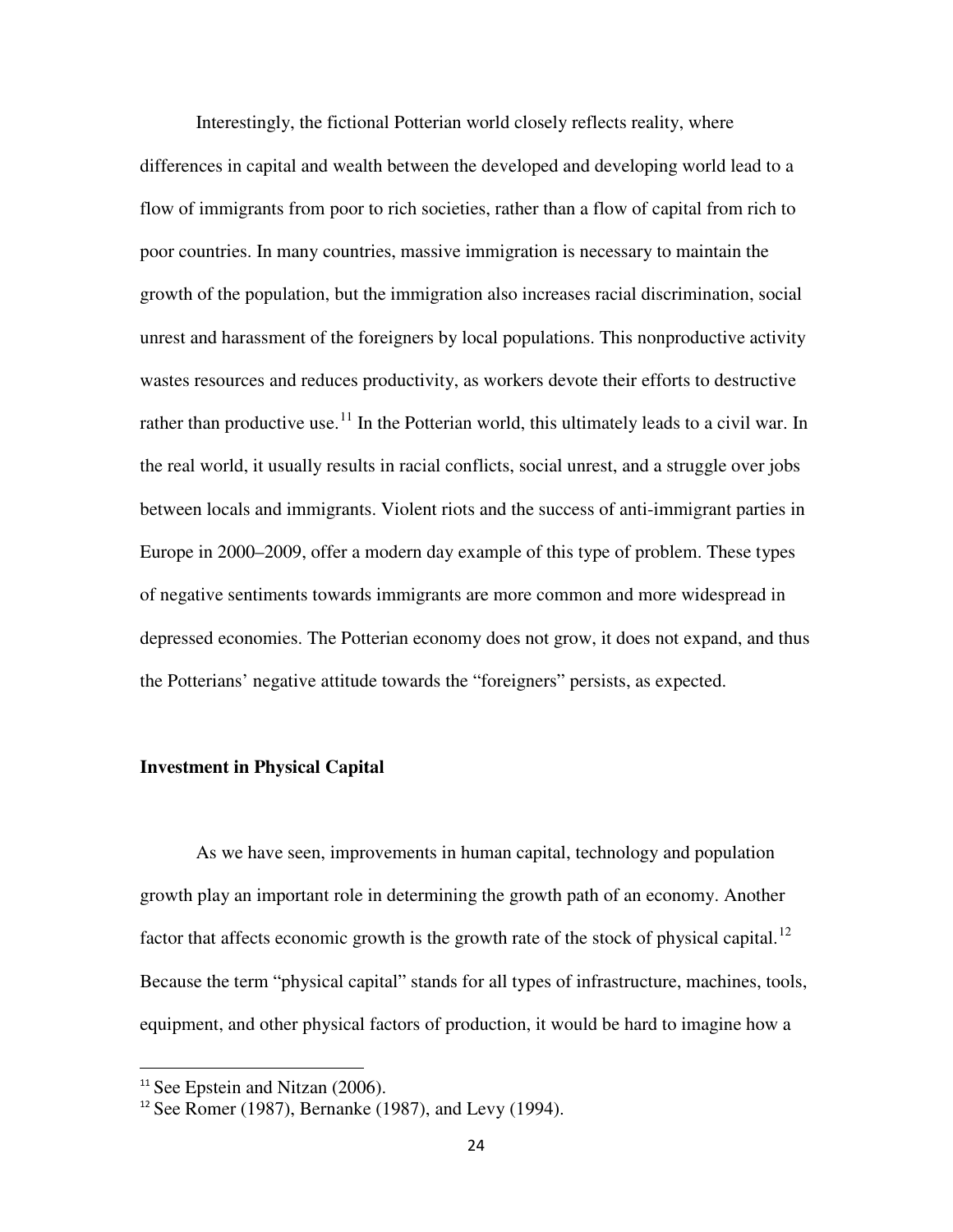worker's output could grow without improvements in, and additions to, the stock of capital that is at his disposal.

Frequently in history, improvements in human capital occurred hand in hand with additions to the stock of capital. It is often hard to distinguish one type of improvement from another. But even the most able and knowledgeable worker will not be more effective than his or her predecessor without the right tools.

The Solow model predicts that in the long run, the growth rate of physical capital should equal the growth rate of the population plus the growth rate of the human capital plus the rate of technological progress. We have already seen that neither the population nor the human capital grows in the Potterian economy. Thus, the model predicts that there should be little or no growth in the stock of physical capital. Below we assess whether or not this prediction holds for the Potterian economy.

Very broadly, one can divide all products into two types: "consumption goods" and "investment goods." Consumption goods are things produced for end-consumers. Examples include food, clothing, entertainment, transportation services, and medical services. Investment goods are things used as intermediary inputs in the production of other goods, like buildings, production lines, warehouses, machines, and raw materials. These investment goods are used as the "capital input" into the production process. "Investment" is the process by which capital is accumulated in the economy.

In the Potterian economy, it appears that all productive efforts concentrate on producing consumption goods. There are shops that offer clothes, foods, jokes, newspapers, and many other consumer goods and services that wizards value for their daily use. However, the wizards put far less emphasis on adding to their stock of capital.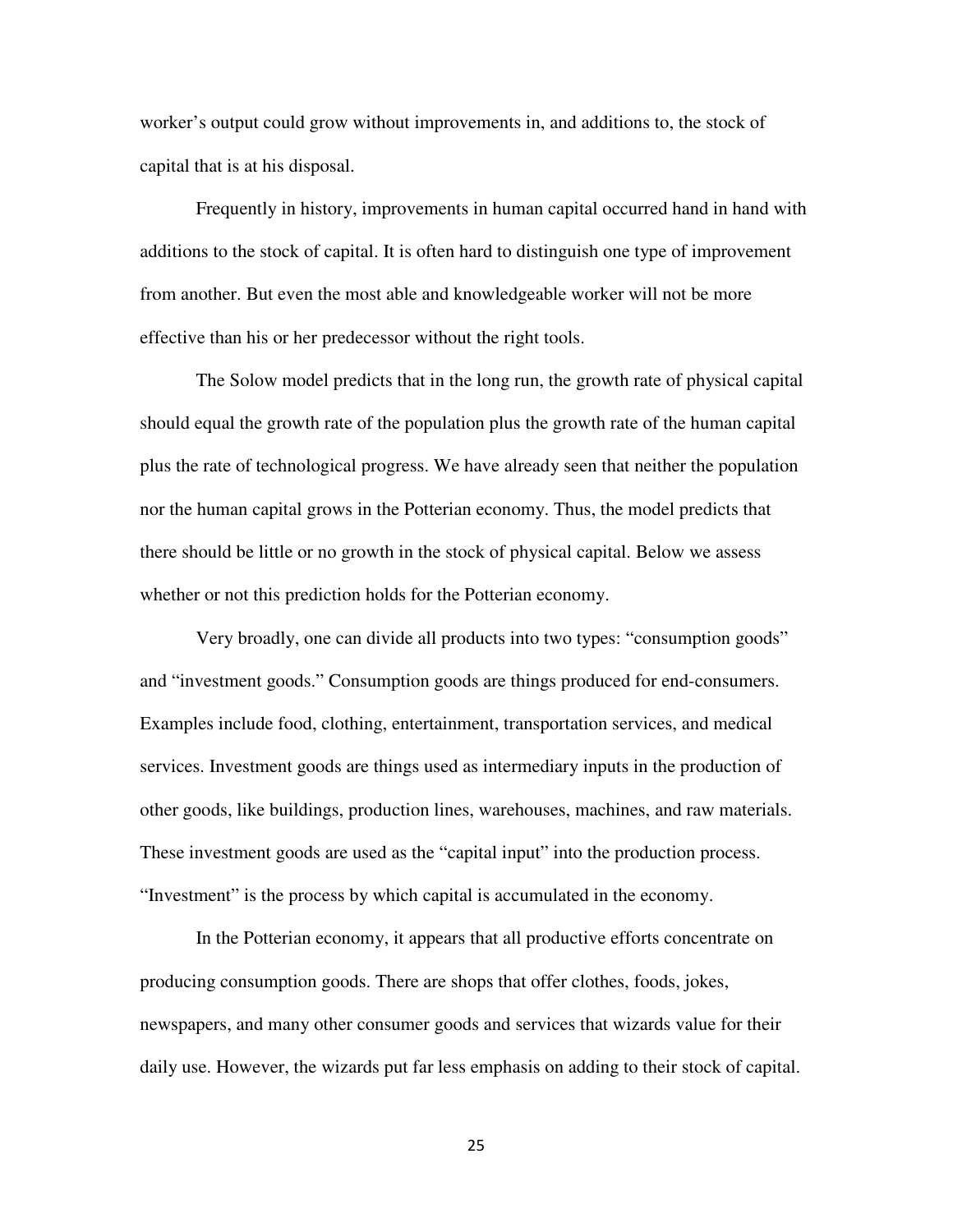Nowhere in the books is there a description of a new factory. Until the Weasley twins open their shop there are not even any new types of products. And even the Weasley twins do not use any novel production techniques or methods. Instead, they use old methods to produce new types of goods. For example, one of their most important innovations is a type of defensive clothing. Yet they did not invent either the magic or the technique which combines the magic with the clothing. They simply identified the needs of consumers in the marketplace.

Nor does it seem that the Weasleys' new products result in any economic growth, because economic growth occurs when people consume more. The Weasleys' shop, however, only makes people switch from shopping in older shops like Zonko's Joke shop to shopping in the Weasleys' new shop, but it does not enable them to increase their total consumption.

In addition to the lack of advancements in production technologies, there are also no improvements or additions to the infrastructure. There are no new schools, new buildings, or new housing. When a new stadium is built for the Quidditch World Cup tournament it is destroyed after the competition is over. Similarly, the wizards do not try to improve their communication systems. The Floo network, for example, has apparently served the wizards for many years, perhaps hundreds of years, but there are no noticeable attempts to improve or upgrade it. For example, it could have saved Molly Weasley her washing troubles if the Floo network were upgraded to use something other than chimneys.

Thus, it seems that the Potterian economy is one where there are no improvements in human capital, and there are also no or little improvements in existing production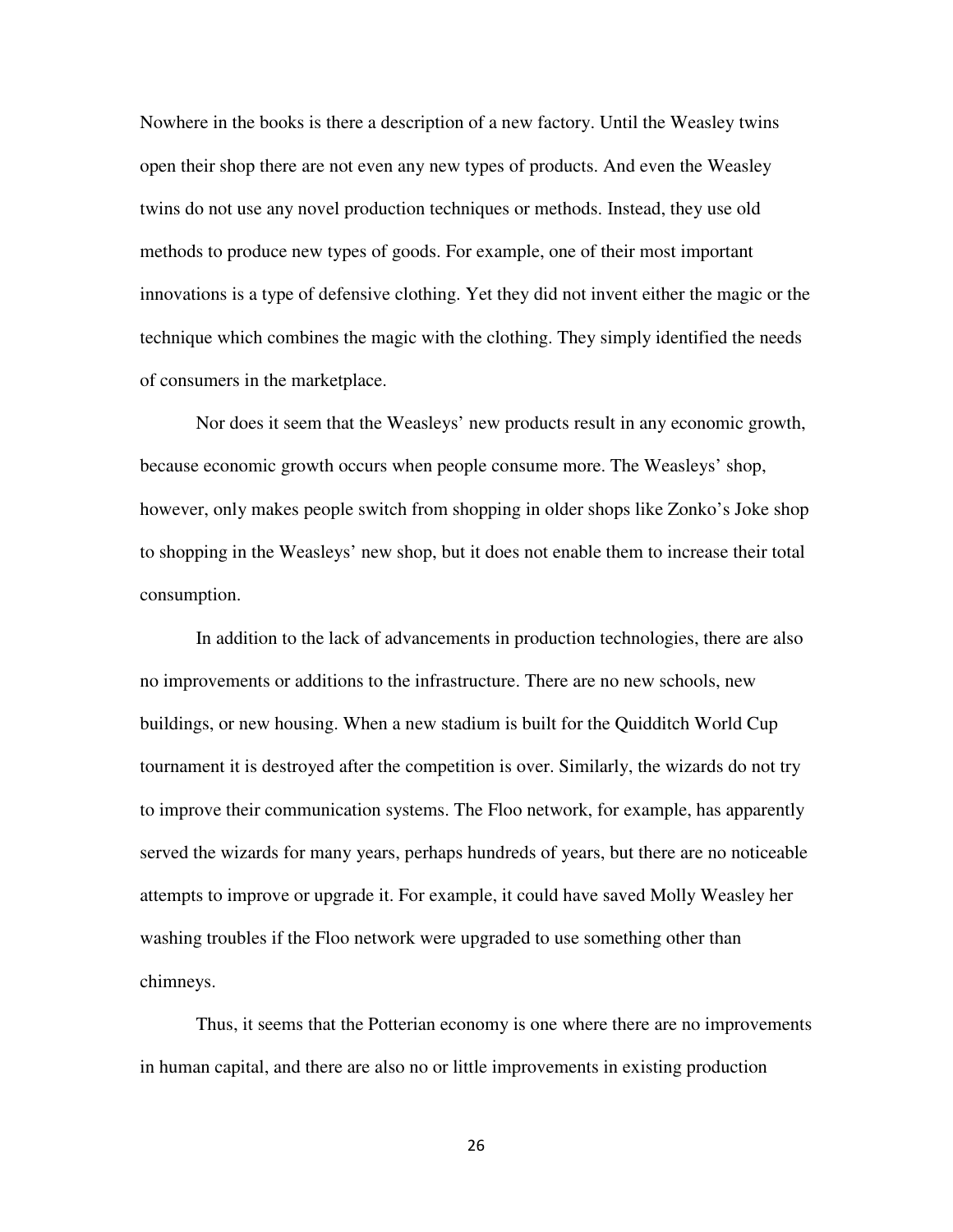technologies. For example, in the Potterian economy there are no new factories that use novel production methods, no new devices that enable better, quicker or more reliable transportation, and no or little addition to existing infrastructures, buildings and services. The only new goods that are produced are consumption goods, and most of these goods are improvements of existing models rather than new products. Thus, it seems that the wizards' economy has reached a high level of technology and welfare, and then stagnates at that level. This stagnation can be seen in the slow growth rate of the population, in the very slow rate of inventions and in the very slow rate of improvements in workers' human capital. For example, although wizards are expected to leave Hogwarts with good knowledge in magic, it seems that the material that they learn there does not evolve over time. For example, in *The Half Blood Prince*, Harry Potter and his classmates study from the same book as Harry's parents, and he even uses a secondhand copy that belonged to one of his father's classmates.

Thus, because the Solow model predicts that physical capital should accumulate at the same rate as the population growth rate plus the rate of technological progress, the Solow model predicts that the growth rate of physical capital and per capita income of the Potterian economy should be very slow or perhaps even zero. The situation described in the books is consistent with this prediction, and the Potterian economy seems to have a very slow or perhaps even zero growth rate.

The notion that economies tend to stagnate once they reach a high level of welfare is not novel, and it may have its origins in observations regarding the fate of the Roman Empire, which collapsed after it reached a very high standard of living. It seems that modern readers of Harry Potter find it relatively natural to believe that very advanced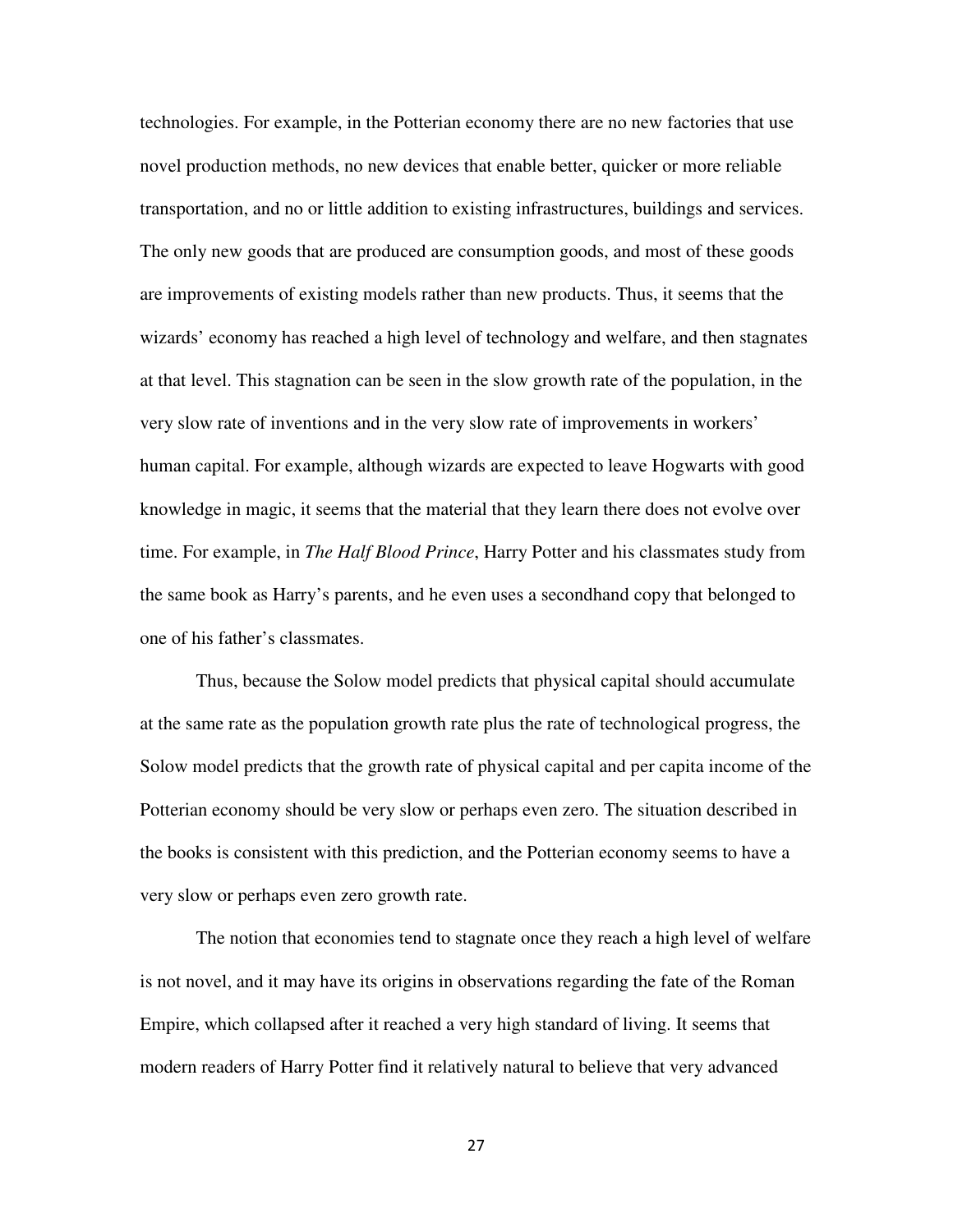economies would stagnate once they have reached a high level of welfare. This seems consistent with predictions in the popular press in the beginning of the 2000s which predicted the end of the era in which the Western countries dominated the world. According to people who support this view, people in the highly developed Western economies are not as diligent as people in less developed economies, and as a consequence the growth rate of economies in the western world is very slow relative to the growth rate of some of the emerging economies of South East Asia.

Having described the economy, however, we are not finished. What are the forces that operate within the Potterian economy that make it behave in the way it behaves? Why is the population not growing, capital not accumulating, and education not improving? Is there a causal link between the institutions in the Potterian economy and its failure to grow? $13$ 

#### **The Potterian Economy as an Economic Model**

We have seen that the imaginary Potterian economy behaves in a way that is consistent with the predictions of the Solow growth model. In this section, we try to identify some of the institutional factors that we believe contribute to the lack of growth in the Potterian economy.

One of the limitations of macroeconomic models such as the Solow growth model is that they yield predictions on the macroeconomic level, but they often fail to explain the underlying mechanisms that determine the economy's path. The Solow growth model

<span id="page-28-0"></span><sup>&</sup>lt;sup>13</sup> We examine these issues more fully in Levy and Snir (2005).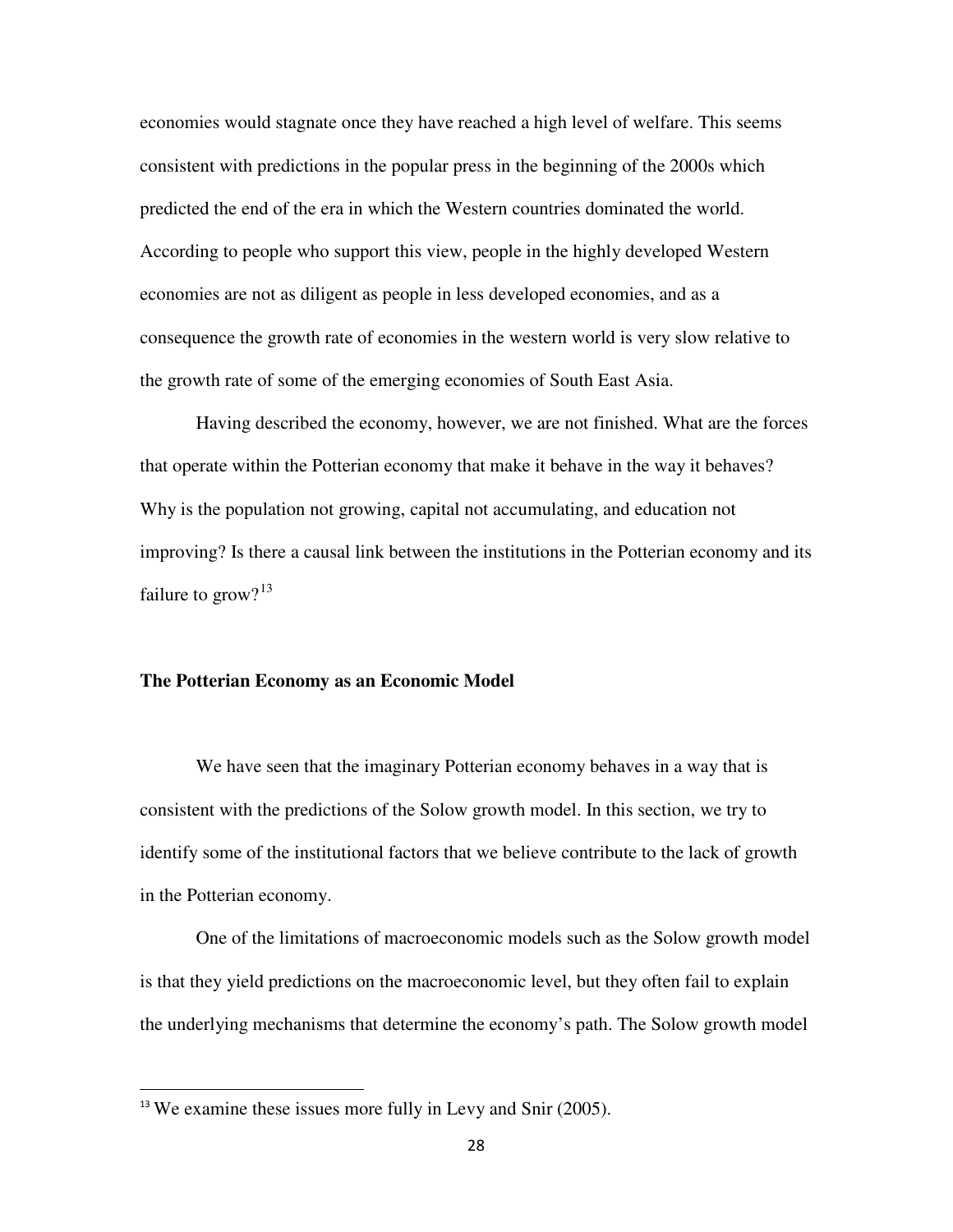can tell us that economies that do not accumulate capital will suffer slower growth, but it does not tell us why the economy is not accumulating capital. In this section we want to focus on the behavior of institutions in the Potterian economy to try to answer that question. We think this will also shed some light on the perceptions and attitudes of Harry Potter readers toward the interrelationships between financial, social, political and economic outcomes.

The two institutions we will look at are the two that are the most important to development of economic growth: governments and financial markets. Financial markets are critical for providing the resources that stimulate economic growth. Governments can provide infrastructures and regulations that facilitate economic growth, but they can also act as a powerful barrier to economic growth.

Modern governments are powerful. In well-functioning societies, this power is given voluntarily by the people. In return, governments establish various institutions crucial to the economy, such as a system of laws, a court and legal system, police, and certain infrastructure. They may also be charged with enhancing public welfare by promoting various socio-economic goals such as full employment and price stability. On many occasions, however, government officials abuse the power given to them to obtain personal benefits (in terms of power or money) instead of improving the welfare of their people. Public officials motivated by personal gain may spend public money on inefficient projects rather than making investments in profitable and beneficial projects.

Importantly, the larger the government, the more resources will be lost to inefficiency and corruption. Since inefficiency and corruption wastes resources,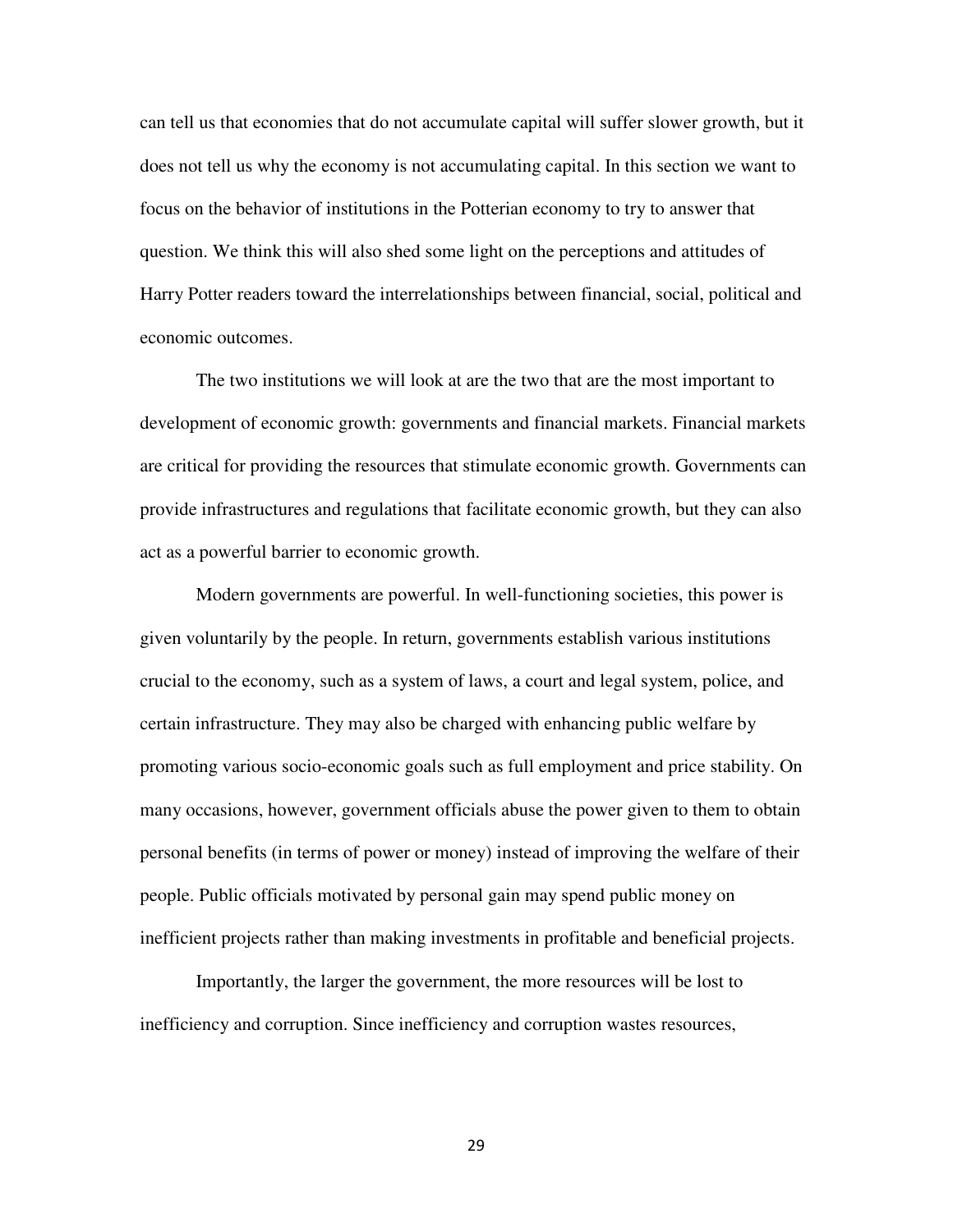economists agree that large governments usually reduce economic growth.<sup>[14](#page-28-0)</sup> This is often known as the "crowding out" effect because when governments supply many services and goods, private entrepreneurs usually cannot compete with the governments and as a consequence they are crowded out of the market. Because governments are often less efficient than private entrepreneurs in inventing new technologies and in supplying goods and services, the crowding out effect usually has negative implications for the growth rates of economies with large governments. For example, it is believed that the crowding out effect is one of the reasons for the collapse of many Communist economies.

In the Potterian world, the government is run by the Minister of Magic, whose role is equivalent to that of a prime minister in a democratic country. But the Minister of Magic is not elected in free elections. Instead, he is appointed by some unspecified process on which the ruling elite seem to have a strong influence. Cornelius Fudge, we learn from the books, was named Minister because he does not have the backbone to oppose the rich and powerful.

The Minister of Magic is in charge of a very large public sector which controls a substantial portion of the Potterian economy. For example, the government is responsible for law-enforcement, international relations, sports, trade regulations, transportation, education, communications, control of nonhuman races (including the behavior of the goblin bankers), nature preservation, the financial system, and almost every other aspect of the economy. Consequently, almost all the wizards mentioned in the book are employed by the Ministry of Magic. The number of people who work at the government

<span id="page-30-0"></span> $14$  See Hillman (2009), Aidt (2003), Higgins, Levy, and Young (2006), and Higgins, Young, and Levy (2009).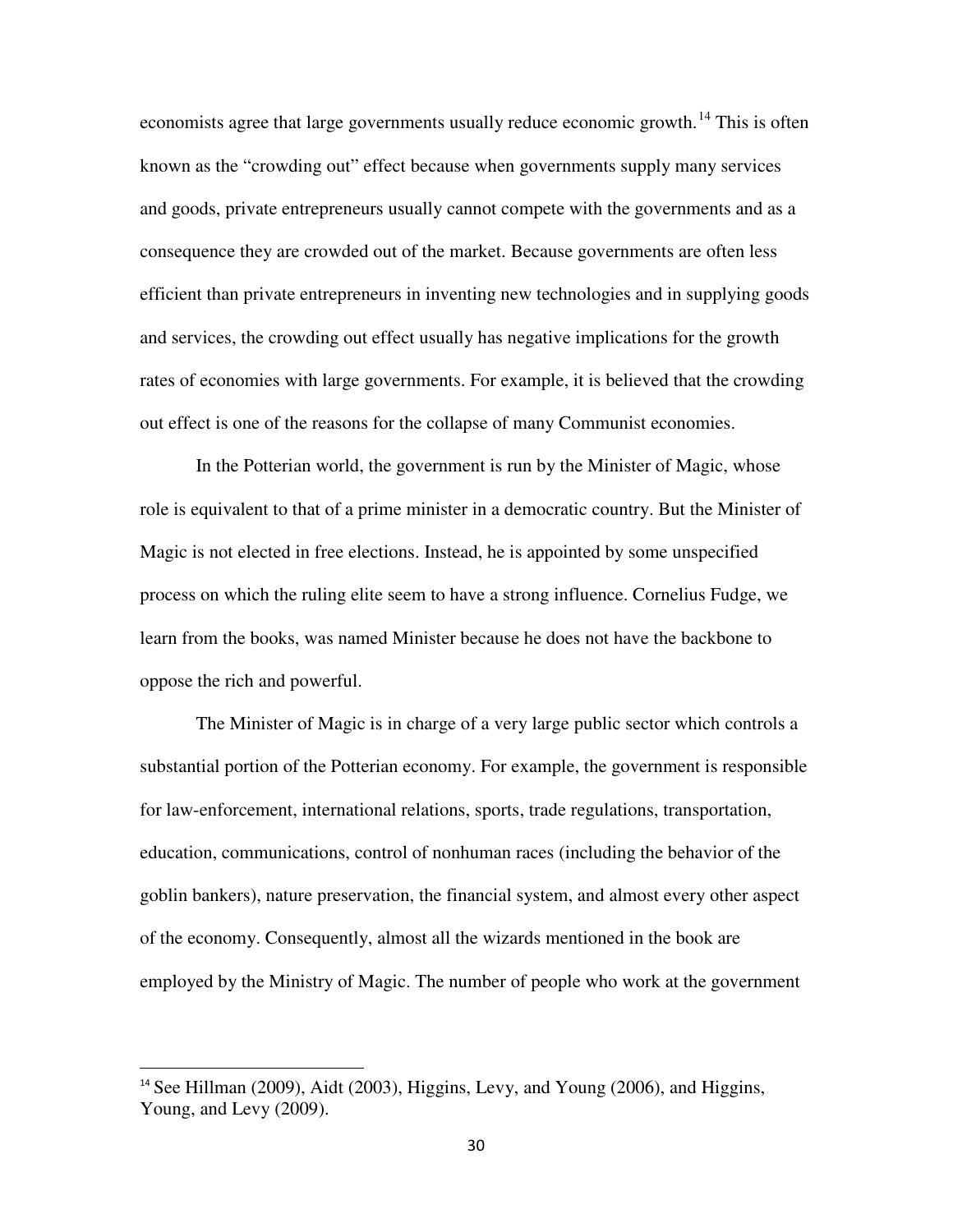office building is so large that when Harry sees it for the first time in *The Order of the Phoenix* his mouth falls open in astonishment.

The government, therefore, can easily influence the life of almost everybody in the Potterian economy. In *The Half-Blood Prince*, for example, members of the Weasley family express fear when the Minister of Magic comes to visit them on one chilly Christmas Day. Fear of a conflict with public officials is a barrier to free thought and to private entrepreneurship. In the Potterian world, people must avoid conflict with the government simply to keep their jobs.

Note how this fits with what we saw in the earlier parts of this paper, when we described how Hogwarts produces students who are technically competent but unable to think freely and critically. This deficiency in the school system may be directly related to the risk that adult wizards might face if their free thinking puts them in a conflict with the Ministry. The Ministry appears well aware of the importance of controlling the educational process; to force its view on the population, it does not hesitate to interfere in the teaching curriculum and even appoints a High Inquisitor to monitor the curriculum and to ensure that none of the students express any opinion that differs from the official one.

Another way in which the Potterian government interferes in the marketplace is by setting regulations that make it difficult to develop or offer new products. Percy Weasley's attempt in *The Goblet of Fire* to standardize something as trifling as the thickness of a cauldron bottom is an example of government intervention that limits the options and choices that wizard consumers have. If only few types of cauldrons are authorized, then consumers may not have the option of choosing the one that fits best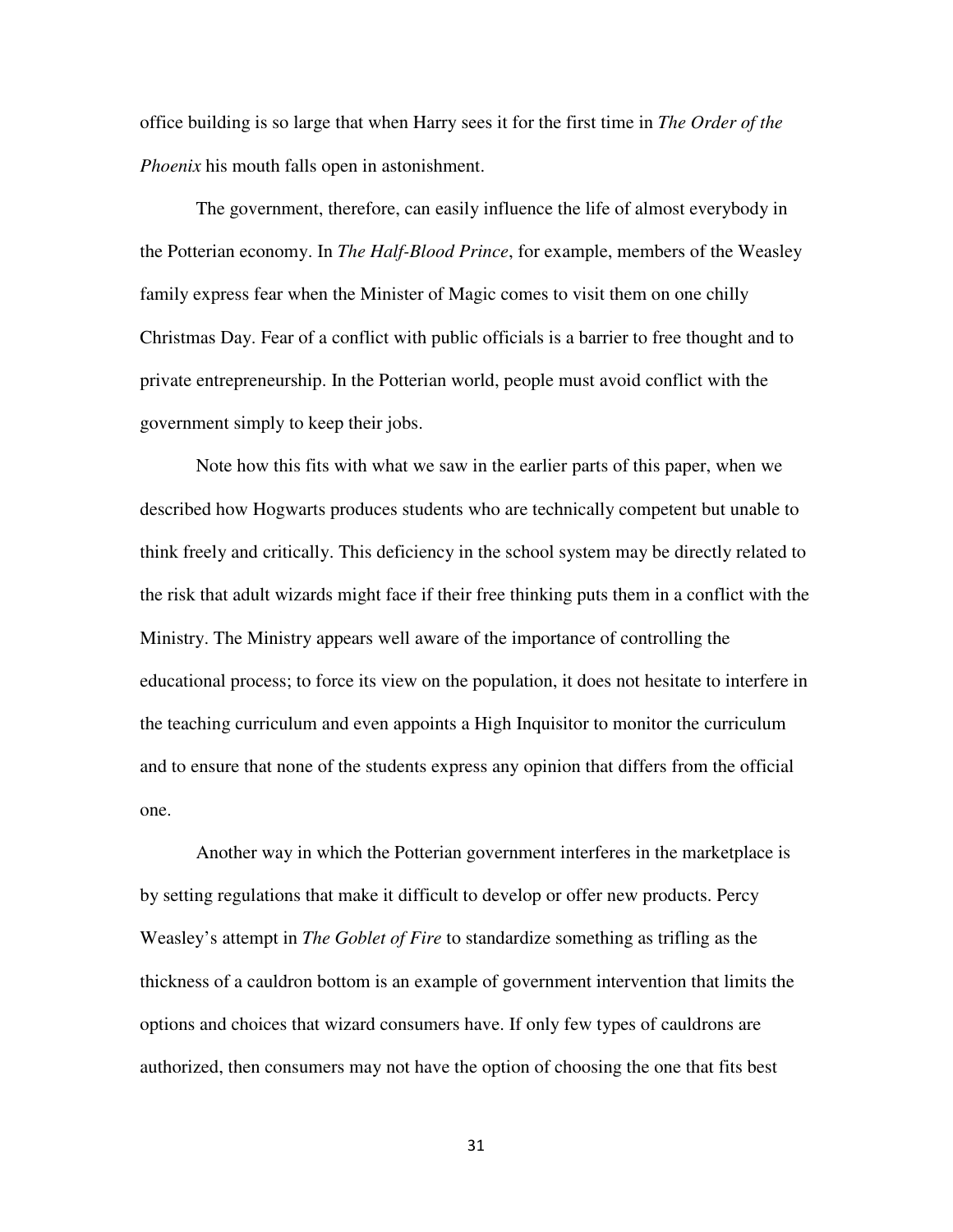their needs, tastes, and incomes. In that case, they will be forced to buy only the models that have received official licenses and authorization.

When rules and regulations become excessive it is difficult for entrepreneurs to innovate. They can try to obtain permits from the appropriate government officials, but this opens the door for corrupt bureaucrats to obtain personal benefits in return for the permits.[15](#page-30-0) When, in *The Goblet of Fire*, a senior government official, Mr. Crouch, tries to intervene in favor of a certain importer, he does not hide the fact that he has personal interest in the goods that this entrepreneur plans to import. This kind of corruption appears rife in the Potterian world. People like Lucius Malfoy and his friends do not hesitate to use their money to influence politicians. Ministry officials in *The Order of the Phoenix* are well aware that Malfoy is well connected, and that he is entitled to "favors" because he is "giving generously." Such policies have a strong negative effect on economic growth because they increase the costs of investment.<sup>[16](#page-32-0)</sup> At the extreme, government bureaucracies in the real world are sometimes set up for the sole purpose of extracting bribes from entrepreneurs.<sup>[17](#page-32-1)</sup>

Without the ability to get a permit, the only way entrepreneurs can sell new products is by breaking the rules. This is, in fact, the method the Weasley twins use, but their success in avoiding government intervention may be due in large part to the looming war. In *The Goblet of Fire*, Mrs. Weasley predicts that the twins "will end up in front of the Improper Use of Magic Office" for their commercial activities, and if not for the Ministry's preoccupation with more important matters she might have been right.

 $15$  See Levy (2007).

<span id="page-32-0"></span><sup>&</sup>lt;sup>16</sup> See Wei (2000).

<span id="page-32-1"></span><sup>&</sup>lt;sup>17</sup> See Ades and Di Tella (1999).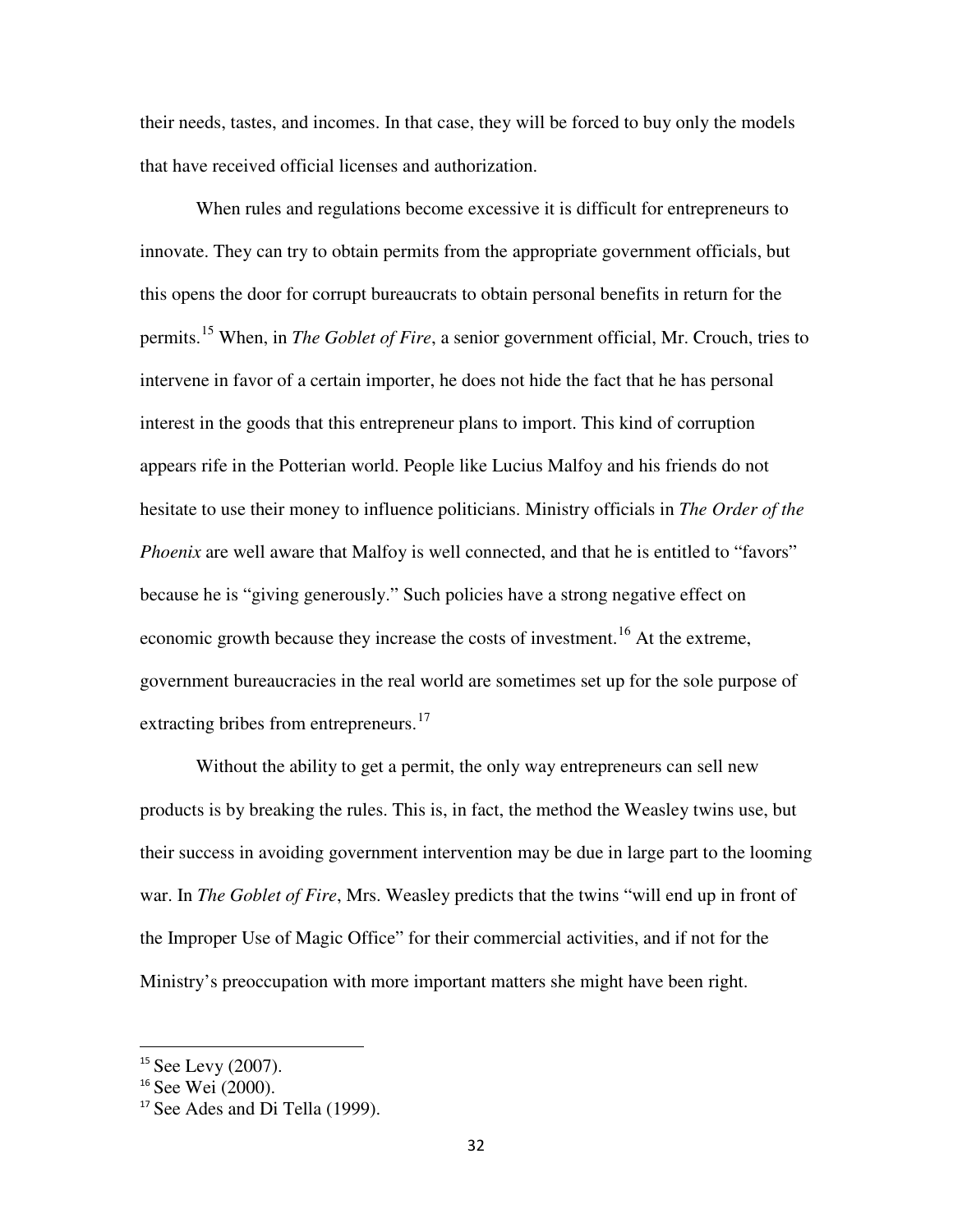The Potterian government is large, inefficient, and corrupt, and thus forms a barrier to economic growth. Because it supplies so many goods and services, and because it regulates so many other goods and services, even the few entrepreneurs in the Potterian economy who would have liked to set a new business or offer a new good are prevented from doing so by the bureaucracy. Thus, the crowding out effect in the Potterian economy is very strong, and therefore it might be one of the main reasons for the slow growth rate.

Another inefficiency of the wizards' government is caused by the fact that it is controlled by incumbent elite of wizard society, it encourages the status quo and discourages change. If entrepreneurs can succeed and climb up the social and economic ladder, the existing elites may lose some of their power and influence. Thus, in *The Order of the Phoenix* we are told explicitly that the rich and powerful wizards buy and control senior officials in order to "delay laws" that they "don't want passed."

Moreover, in *The Deathly Hallows*, the structure of the government allows Voldemort and his supporters to gain control by bringing a few senior officials to support their side. Once they secure their control on these officials, the fear from a conflict with senior ministry officials forces all the other members of society to accept the government's instructions, even when these instructions conflict with their own private opinions and norms.

The Potterian world also offers a perspective on the difficulties of reforming large governments in order to make them more efficient. Because it is so large, the Potterian public sector is able to offer job security to everybody, even to the most inefficient—such as Bertha Jorkins, who in *The Goblet of Fire* disappears for a month without anyone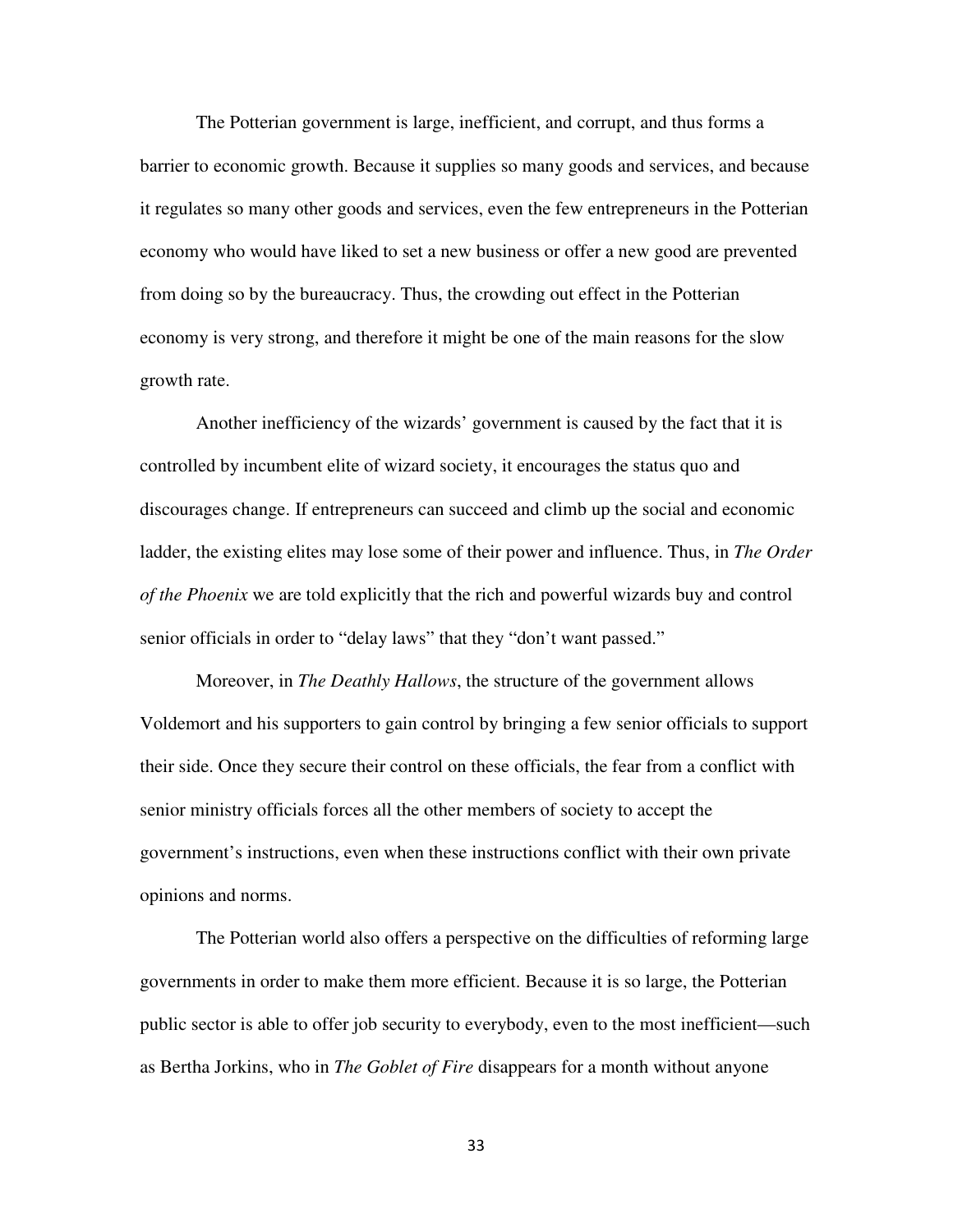getting worried, because she "got lost plenty of times." The lower- and middle-class wizards have little interest in opposing the government because it provides a job security as well as social, health and entertainment services. The Potterian public sector is also so large and has so much influence over every aspect of life that no individual wizard can realistically oppose it. Even Professor Dumbledore, the most powerful character in the Harry Potter books, has to leave his office and flee in *The Order of the Phoenix* when his opinions bring him into conflict with the Minister of Magic.

Under these circumstances, the government in the Potterian world would oppose actions that would promote economic growth. The rich wizards oppose any change that could promote economic growth because it might erode their power, while the rest of the wizard world—which might be better off with more growth—is too dependent on the system to force the government to change. The result is that the government would consistently oppose entrepreneurial activity, educational reform, and immigration—and will likely stick to those policies no matter how much the economy stagnates.

The second type of institution a society needs for economic growth is some mechanism that facilitates the flow of funds from investors to entrepreneurs. Entrepreneurs who want to improve production need money to invest in buying equipment, hiring workers, and so forth. But it is often the case that entrepreneurs with good investment ideas do not have the money to carry out their plans. In such cases they must look for investors who would agree to put some money in their project, either as a loan or in exchange for profit sharing in the future (for example, by means of issuing and selling stocks or shares), when the project starts to yield profits.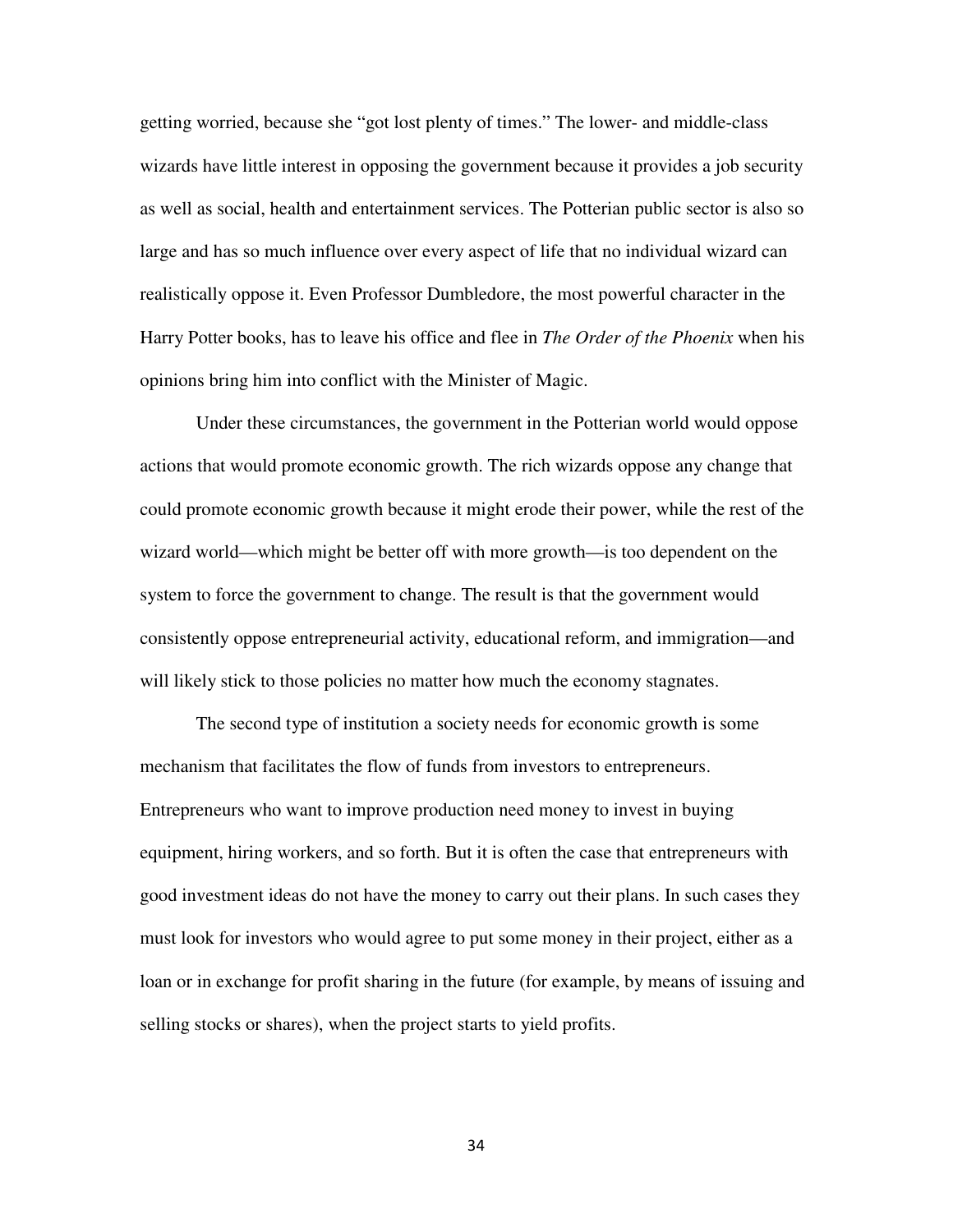In modern economies, the role of matching entrepreneurs who look for funds with people who are willing to provide funds is filled by banks and stock exchanges. When people buy stocks and bonds, they become investors who transfer their money to entrepreneurs who run the firms that issue those stocks and bonds, and who use the money to invest in the firm. In return, the stock and bond buyers receive dividend and interest payments, respectively. Commercial banks and other credit institutions play a similar role, although in a different guise. Banks collect money from savers and then loan the money to entrepreneurs who pay it back with interest to the bank. The bank pays a portion of these interest receipts to the savers, and keeps the remainder of the interest as a profit.

These types of institutions do not exist in the Potterian economy. There is no stock exchange, and therefore Potterian investors cannot raise funds directly from the public. The monopoly bank, Gringotts, does not offer loans and does not pay interest. It is used by wizards as means for safekeeping their money, but wizards do not deposit money in interest-bearing saving accounts, where it can be lent out, but in vaults. The bank apparently makes its profits from funding gold-hunting expeditions, by recovering money that was already used in the economy. The Potterian banking system does not offer investment funding opportunities, and thus it does not encourage production of new goods and services that would bring about economic growth.

People who are in need of extra gold, therefore, have two main options. First, they can turn to usurers who are willing to give loans in exchange for very high interest, and who use very cruel means to make sure the loans are paid back. For example, when Ludo Bagman cannot pay back a loan that he took, he has to resign his job and flee. Thus,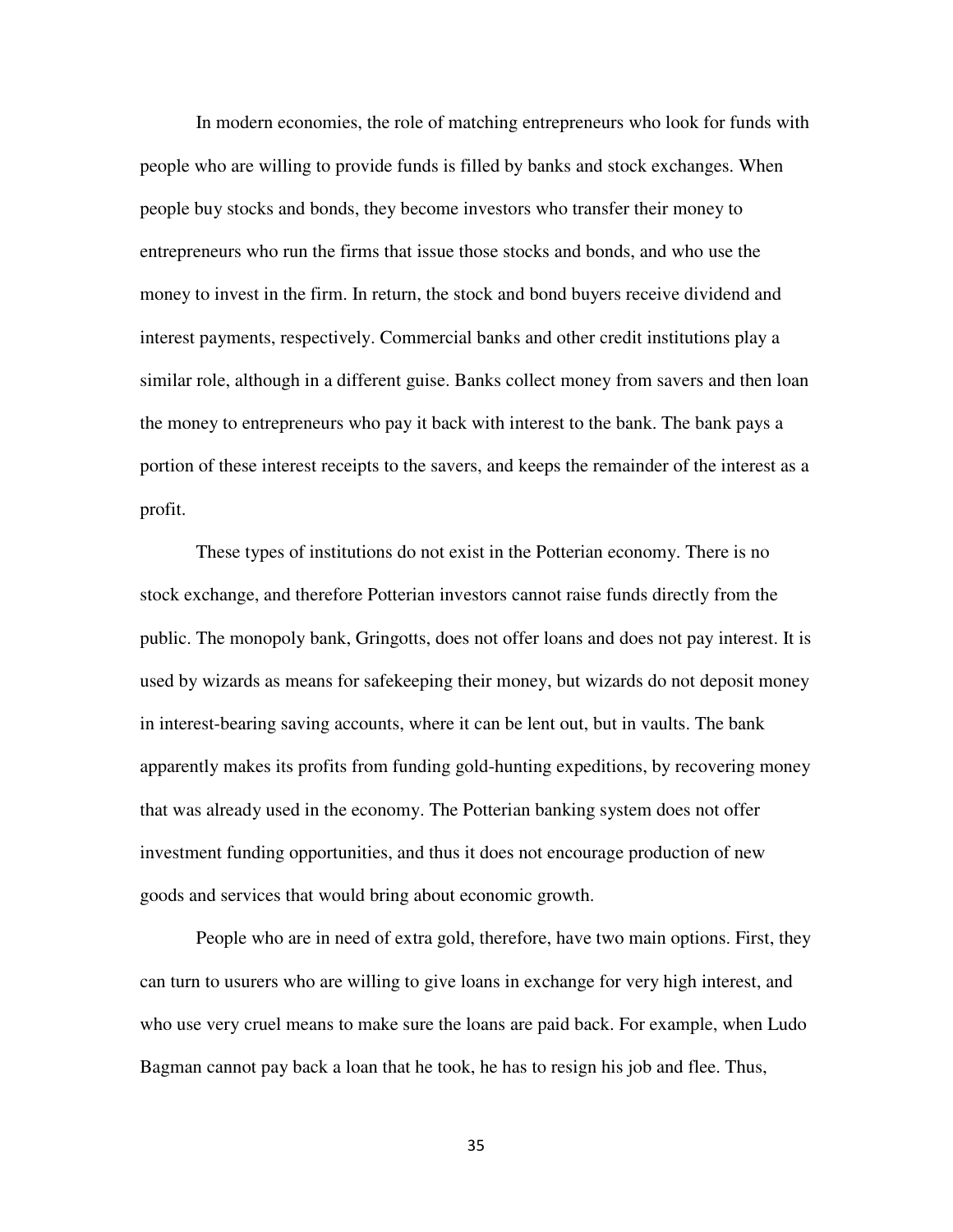entrepreneurs who may have a plan for a small business might not consider seriously the option of taking a loan. Second, the entrepreneur can find some individual with deeppockets that is willing to invest or make a loan. The problem is that most of the money in the Potterian economy is held by the ruling elites, and these wizards, as we have seen, are not interested in helping poor entrepreneurs succeed. It is therefore unlikely that an entrepreneur without personal wealth would be able to implement his plans, no matter how good and promising his project is. This is illustrated by the Weasley twins, who in *The Goblet of Fire* even consider gambling as a means of financing their shop. The Weasley twins are, however, lucky, because they have a friend who wins a large sum of money and gives it to them as a gift. That allows them to start their business, but the fact that they are the only people who open a shop in Diagon Alley in many years suggests that most wizards do not have similar luck.

The Potterian economy highlights the importance of political and financial institutions in determining economic growth. The Solow growth model predicts very little growth for Harry Potter's world, and the main reason for that lack of growth is institutional. The government is large and inefficient and the bureaucracy is so cumbersome that it prevents entrepreneurs from offering new products. At the same time, there is a total lack of financial markets in which entrepreneurs can raise funds. The large and inefficient government, combined with the lack of financial markets, brings about stagnation of the Potterian economy.

How is this relevant? It turns out that real-world economies that resemble the world of Harry Potter find themselves developing in much the same way. Societies that do not experience economic growth tend to develop elites whose vested interests may be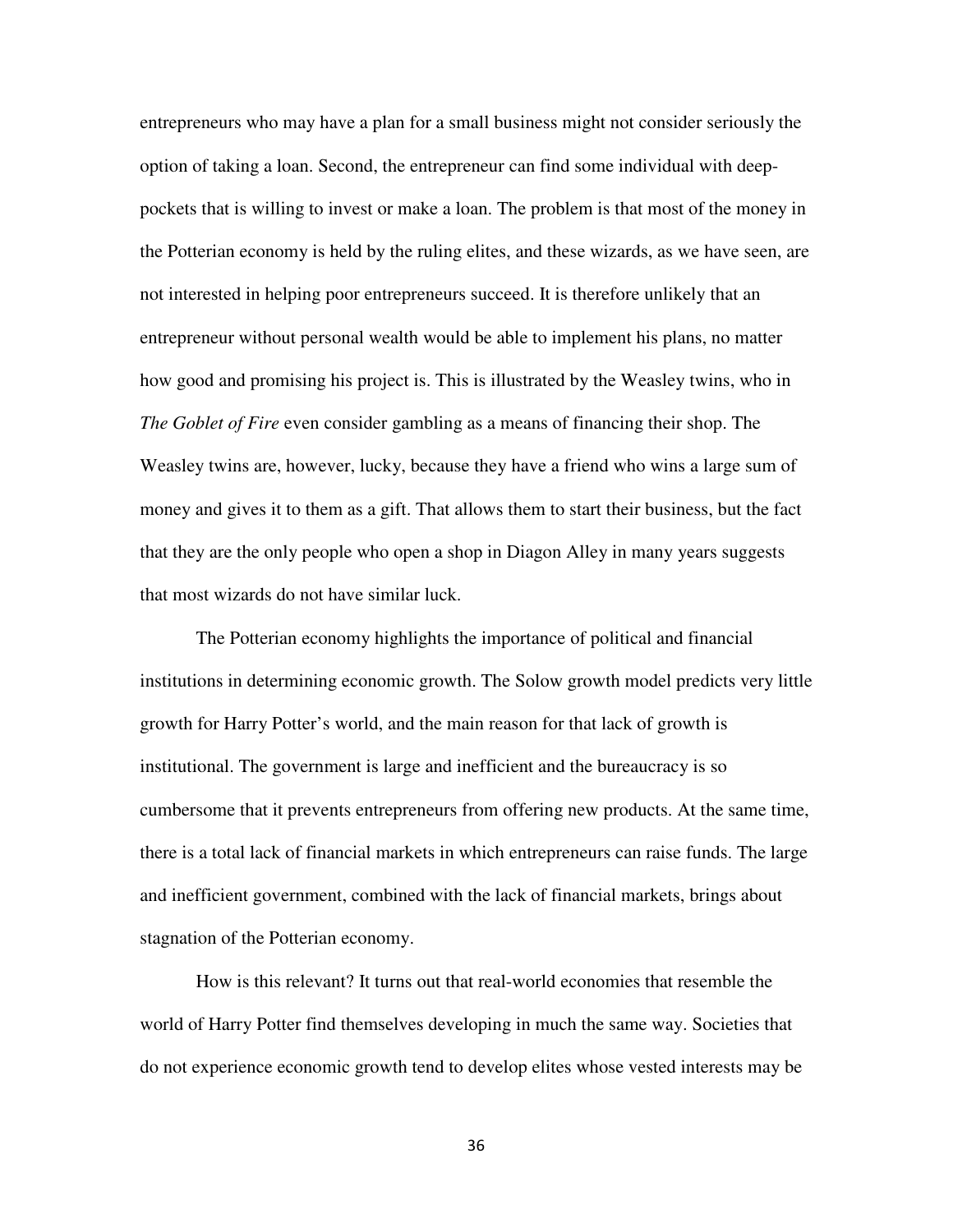harmed by change. These elites act to minimize reforms and development that could jeopardize their dominant position. Societies with entrenched elites who oppose change, without financial markets, and without good education systems will see no economic growth.

#### **Conclusions**

From the popularity of the Harry Potter books, it seems that the Potterian economy makes perfect sense to readers. That the readers of the series do not find it logically implausible suggests that the Potterian economy can teach us something about the way that these readers perceive their own environment. The stagnation of the Potterian economy may reflect people's perceptions of their own situation in many of the world's leading countries, where government has grown, population growth is shrinking, and economic growth is low. It is interesting that even in a book that describes an economy that uses magic as its main production technology, slow population growth and slow rate of technological progress are associated with slow economic progress. We take this as an indication of the strength of the basic intuition behind the Solow model which seems to appeal to both professionals and layman alike.

The government in the Potterian world offers job-security, health, education and other public services to all. It offers a stable economy, so there are no unexpected macroeconomic shocks. Until the official declaration of the war in *The Half Blood Prince*, the Potterian economy has apparently remained very stable, as there were no noticeable changes in the quantity, quality or prices of the goods offered. This situation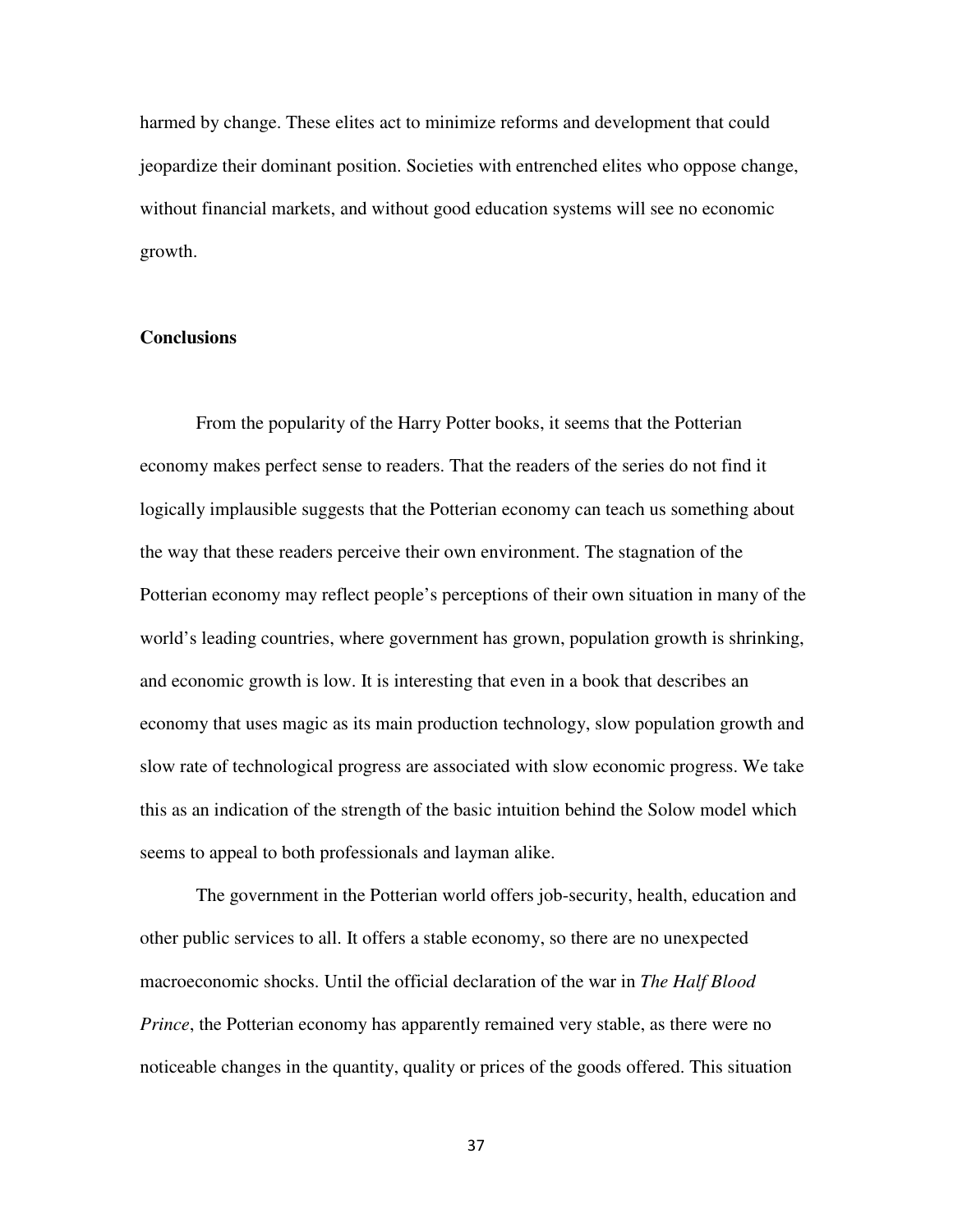seems to be convenient to most middle class wizards. Even Mr. Weasley, who is frequently critical of the Ministry, is proud to be a civil servant and sees his career (and those of his children) as serving the public good.<sup>[18](#page-32-1)</sup> In this respect, the books seem to reflect the favorable attitudes of readers to the role of large governments in managing the economy. The achievements of the Ministry, such as full employment, stability and universal health care are likely to be attractive to many readers, especially to those favoring the model of a welfare state.

At the same time, however, the books are critical of the way that the system interferes with people who want to advance in life. Mud-bloods are discriminated against. Elves are enslaved. Even purebloods like Mr. Weasley, who do not have the right connections, are stuck in the bottom of the social ladder and in ordinary circumstances would be unable to advance. Advancement in the Potterian world seems to be based on connections with the ruling elites, not necessarily on one's ability, as seen by the circle of influence that Professor Slughorn in *The Half Blood Prince* tries to cultivate with his student club.

We read the books as suggesting that the price the Potterian economy pays for stable employment, income, and production, is low social mobility, no economic growth and inefficient bureaucracy that interferes with everyday life. Readers seem to empathize with the powerful public sector that takes care of everyone, and at the same time, they object and fear the corruption, cronyism and restrictions on liberty that accompany it. The impression that readers find this conjunction plausible gives us some interesting insights on how they perceive their own world and its possible future.

<sup>&</sup>lt;sup>18</sup> See Delfgaauw and Dur (2008).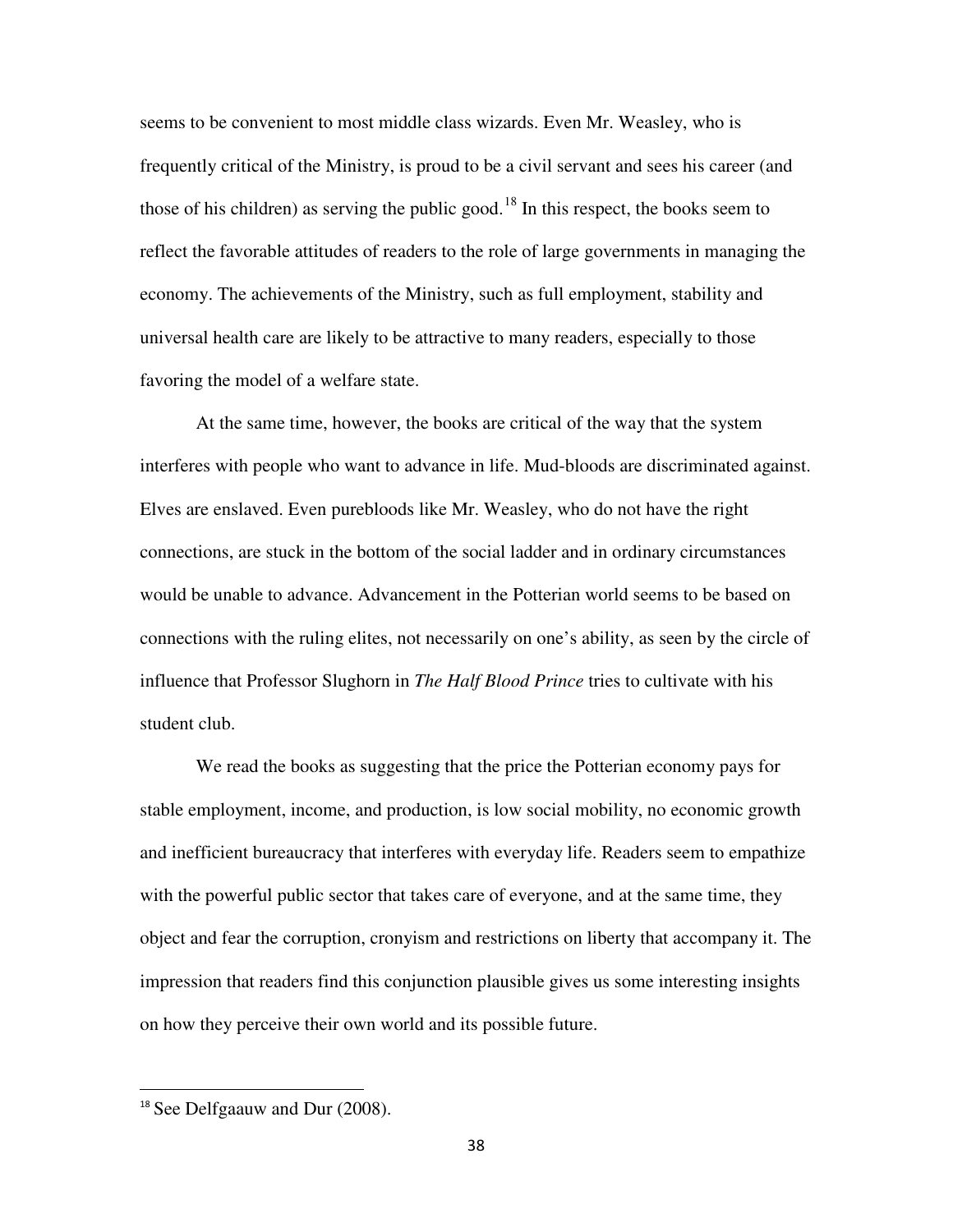Before we close, there is a puzzle about the Potterian economy yet to be explored. The reader may have noticed that something important has been omitted in our discussion of government, financial markets, and economic growth. Over the course of seven books there is not a single mention of *taxes* being collected by either the Ministry of Magic or by any local authority—despite the fact that the Ministry is the largest employer in the Potterian economy and it finances many activities that require money. The fact that wizards do not complain about the burden of taxes is a puzzle that deserves further research.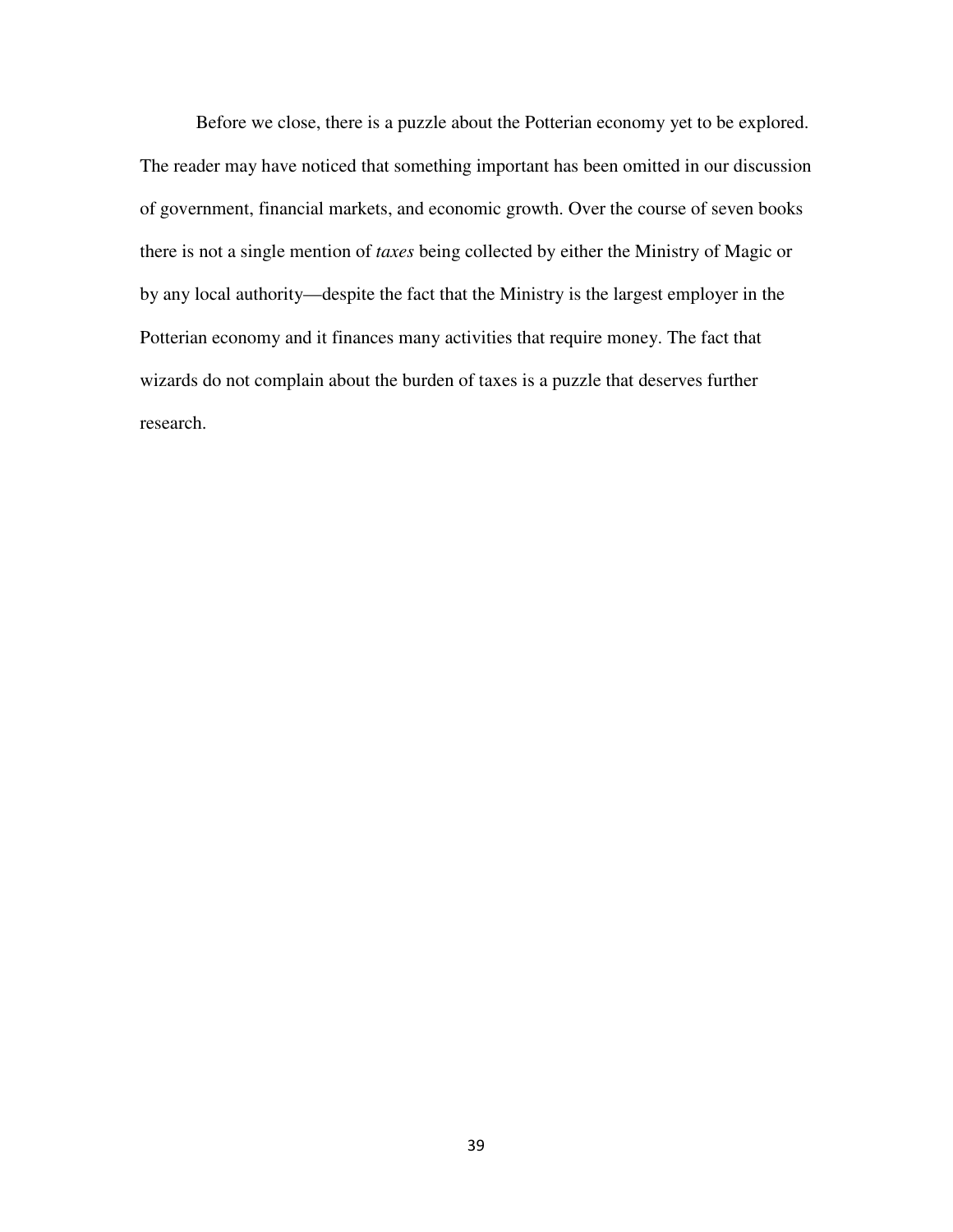#### **References**

- Ades, Alberto and Rafael Di Tella (1999), "Rents, Corruption and Competition," *American Economic Review* 89(4), 982‒993.
- Aidt, Toke (2003), "Economic Analysis of Corruption: A Survey," *Economic Journal* 113, F632‒F652.
- Bernanke, Ben (1987), "Comments on Romer," *NBER Macroeconomics Annual* 2, 202– 205.
- Braudel, Fernand (1979), *Afterthoughts on Material Civilization and Capitalism* (New York, NY: Penguin Books).
- Delfgaauw, Josse and Robert Dur (2008), "Incentives and Workers' Motivation in the Public Sector," *Economic Journal* 118, 171-191.
- Engel, Charles and John Rogers (1996), "How Wide is the Border," *American Economic Review* 86(5), 1112–1125.
- Epstein, Gil and Shmuel Nitzan (2006), "The Struggle over Migration Policy," *Journal of Population* Economics 19, 703‒723 (2006).
- Guiso, Luigi, Paola Sapienza, and Luigi Zingales (2004), "Cultural Biases in Economic Exchange," National Bureau of Economic Research, Working Paper No. 11005.
- Higgins, Matthew, Daniel Levy, Andrew Young (2006), "Growth and Convergence across the United States: Evidence from County-Level Data," *Review of Economics and Statistics* 88(4), 671‒681.
- Higgins, Matthew, Andrew Young, and Daniel Levy (2009), "Federal, State and Local Governments: Evaluating their Separate Roles in US Growth," *Public Choice* 139, 493‒507.
- Hillman, Arye (2009), *Public Finance and Public Policy, Second Edition* (New York, NY: Cambridge University Press).
- Knight, Frank (1965), *The Economic Organization* (Chicago, IL: The University of Chicago Press).
- Levy, Daniel (1990), "Investment-Saving Comovement, Capital Mobility, and Fiscal Policy," UC-Irvine Economics Paper No. 90-91-04.
- Levy, Daniel (1994), "Output, Capital, and Labor in the Short and Long Run," *Southern Economic Journal* 60, 946‒960.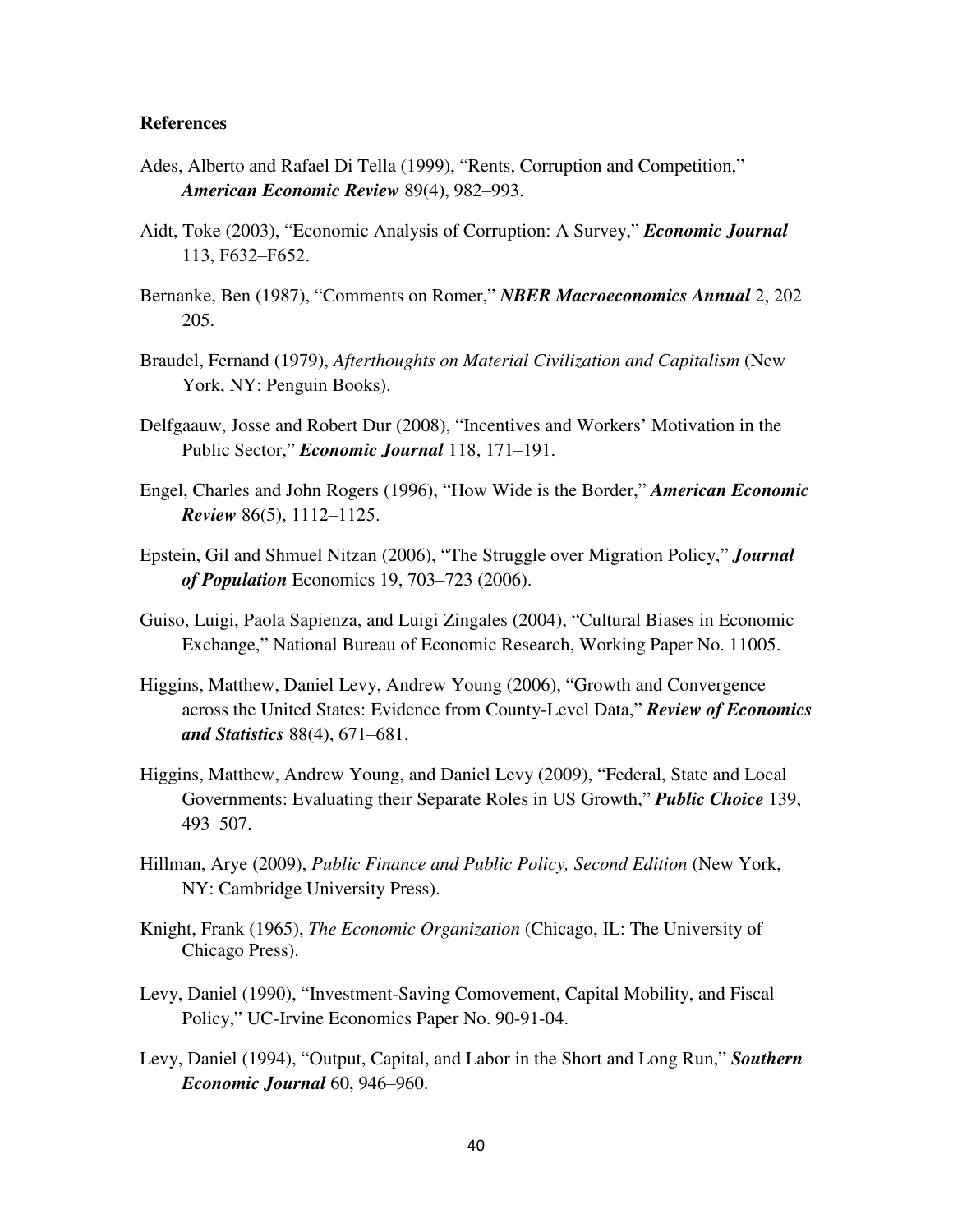- Levy, Daniel (1995), "Investment-Saving Comovement under Endogenous Fiscal Policy," **Open Economies Review** 6, 237–254.
- Levy, Daniel (2000), "Investment-Saving Comovement and Capital Mobility: Evidence from Century-Long US Time Series," Review of Economic Dynamics 3, 100-136.
- Levy, Daniel (2007), "Price Adjustment under the Table: Evidence on Efficiency-Enhancing Corruption," *European Journal of Political Economy* 23, 423–447.
- Levy, Daniel and Avichai Snir (2005), "Potterian Economy: Popular Perceptions and Political Economy in the Contrived World of Harry Potter," Bar-Ilan University and Emory University Working Paper, available at http://papers.ssrn.com/sol3/papers.cfm?abstract\_id=809465.
- Lewis, Karen (1999), "Trying to Explain Home Bias in Equities and Consumption," *Journal of Economic Literature* 37(2), 571–608.
- McCallum, John (1995), "National Borders Matter: Canada-US Regional Trade Patterns," *American Economic Review* 85(3), 615–623.
- Mokyr, Joel (1992), "Technological Inertia in Economic History," *Journal of Economic History* 52(2), 325–338.
- Nitsch, Volker (2000), "National Borders and International Trade: Evidence from the European Union," *Canadian Journal of Economics* 33(4), 1091–1105.
- Romer, Paul (1987), "Crazy Explanations for the Productivity Slowdown," *NBER Macroeconomics Annual* 2, 163–202.
- Solow, Robert (1956), "*A Contribution to the Theory of Economic Growth*," *Quarterly Journal of Economics* 70(1), 65–94.
- Solow, Robert (1957), "*Technical Change and the Aggregate Production Function*," *Review of Economics and Statistics* 39(3), 312‒320.
- Tversky, Amos and Daniel Kahneman (1974), "*Judgment under Uncertainty: Heuristics and Biases,*" *Science* 185, 1124‒1131.
- Wei, Shang-Jin (2000), "Local Corruption and Global Capital Flow," *Brookings Papers on Economic Activity* 31(2), 303‒354.
- Young, Andrew, Daniel Levy, and Matthew Higgins (2004), "Many Types of Human Capital and Many Roles in US Growth: Evidence from County-Level Educational Attainment Data," Bar-Ilan University and Emory University Working Paper